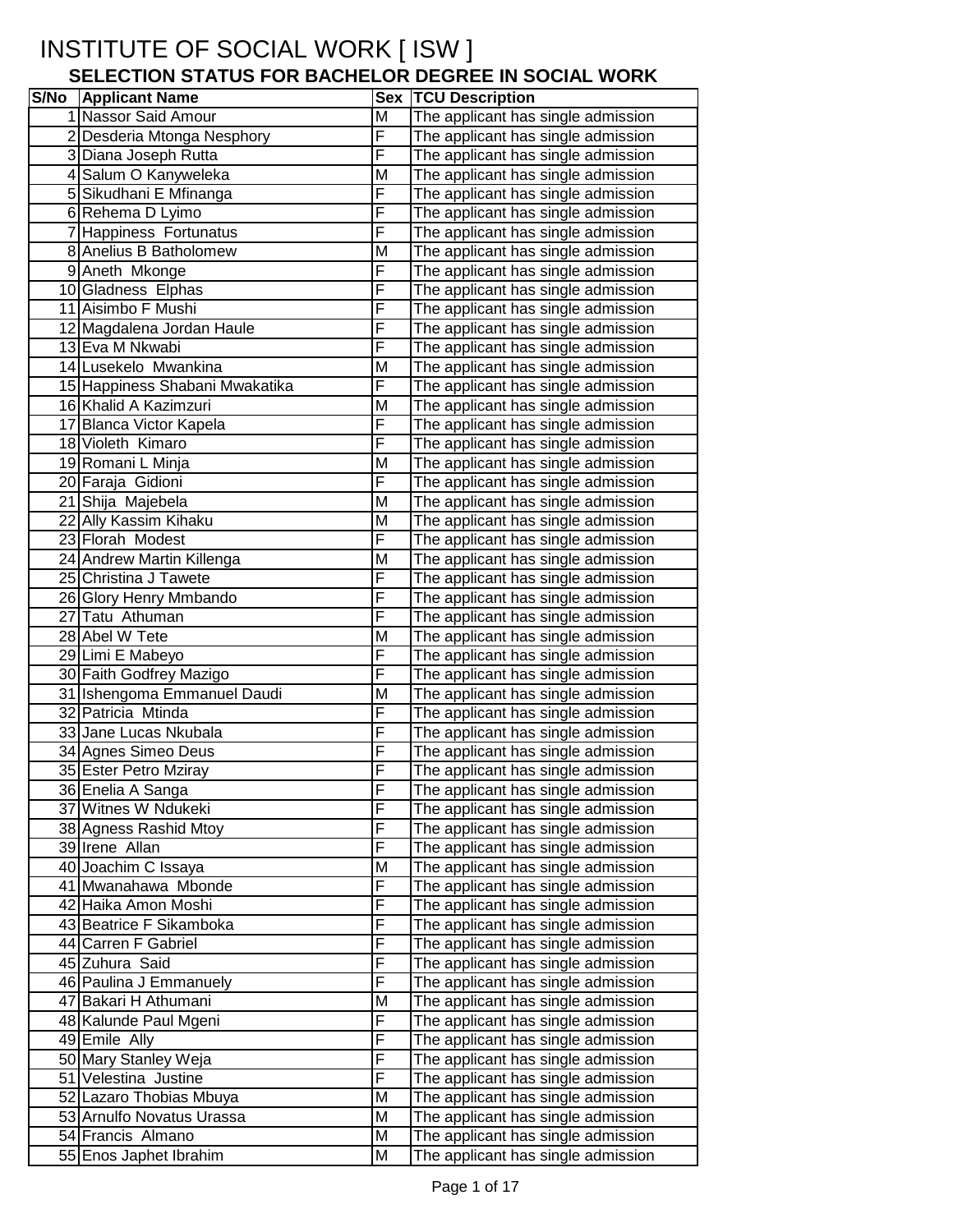| 56 Subira Masoud Rajabu                                      | F      | The applicant has single admission                                       |
|--------------------------------------------------------------|--------|--------------------------------------------------------------------------|
| 57 Alexander Chyamkubi Etami                                 | M      | The applicant has single admission                                       |
| 58 Ruth A Ngoda                                              | F      | The applicant has single admission                                       |
| 59 Olivia Bhoke Mosamba                                      | F      | The applicant has single admission                                       |
| 60 Leah Charles Makoga                                       | F      | The applicant has single admission                                       |
| 61 Dainesi Chepe                                             | F      | The applicant has single admission                                       |
| 62 Justine Benard James                                      | М      | The applicant has single admission                                       |
| 63 Getruda Mille                                             | F      | The applicant has single admission                                       |
| 64 Sesilia Edmund Mlelwa                                     | F      | The applicant has single admission                                       |
| 65 Ruwaida Abdalla Ali                                       | F      | The applicant has single admission                                       |
| 66 Joane Norbert                                             | F      | The applicant has single admission                                       |
| 67 Diana A Shenk                                             | F      | The applicant has single admission                                       |
| 68 Jasinta Musa Mwalongo                                     | F      | The applicant has single admission                                       |
| 69 Amina Yusuph Ally                                         | F      | The applicant has single admission                                       |
| 70 Mohamed Abdillah Mchowera                                 | M      | The applicant has single admission                                       |
| 71 Pendo S Missana                                           | F      | The applicant has single admission                                       |
| 72 Avila Godfrey Turunsigira                                 | F      | The applicant has single admission                                       |
| 73 Joseph Mathias Kinyunyu                                   | M      | The applicant has single admission                                       |
| 74 Sekela J Kilasa                                           | F      | The applicant has single admission                                       |
| 75 Sophia Frank Kamando                                      | F      | The applicant has single admission                                       |
| 76 Sarah Samweli Kowero                                      | F      | The applicant has single admission                                       |
| 77 Lusubilo M Mwakaniemba                                    | M      | The applicant has single admission                                       |
| 78 Beatrice Sikudhani Sigala                                 | F      | The applicant has single admission                                       |
| 79 Arafa Juma Bakari                                         | F      | The applicant has single admission                                       |
| 80 Anitha A Ishengoma                                        | F      | The applicant has single admission                                       |
| 81 Nicolas Giliad Mkumbwa                                    | M      | The applicant has single admission                                       |
| 82 Oliver Samson Mtengera                                    | F      | The applicant has single admission                                       |
| 83 Diana Fadhili Baraka                                      | F      | The applicant has single admission                                       |
| 84 Neema Herman Ndimbwa                                      | F      | The applicant has single admission                                       |
| 85 Pricilla Munkondya                                        | F      | The applicant has single admission                                       |
| 86 Latifa R Msumi                                            | F      | The applicant has single admission                                       |
| 87 Kuruthumu M Maneno                                        | F      | The applicant has single admission                                       |
| 88 Jestina Japhet Lutimba                                    | F      | The applicant has single admission                                       |
| 89 Nkamba L Wile                                             | F      | The applicant has single admission                                       |
| 90 Magreth Benard                                            | F      | The applicant has single admission                                       |
| 91 Scholastica Jacob Mbawala                                 | F      | The applicant has single admission                                       |
| 92 Kesia Weston Njeje                                        | ۲      | The applicant has single admission                                       |
| 93 Anita Edward Mwamfagasi                                   | F      | The applicant has single admission                                       |
| 94 Msumi H Hatibu                                            | M      | The applicant has single admission                                       |
| 95 Prisca P Bayona                                           | F      | The applicant has single admission                                       |
| 96 Richard Damas                                             | M      | The applicant has single admission                                       |
| 97 Bodwin Boniphace John                                     | М      | The applicant has single admission                                       |
| 98 Martha Gabriel Msomaa                                     | F      | The applicant has single admission                                       |
| 99 Jesse P Kimangano                                         | М<br>F | The applicant has single admission                                       |
| 100 Shermax Henry                                            |        | The applicant has single admission                                       |
| 101 Catherine Focus Samba                                    | F      | The applicant has single admission                                       |
| 102 Josephina Elisha                                         | F<br>F | The applicant has single admission                                       |
| 103 Emanoela Mng'anya Liberati<br>104 Jeremia Richard Maloda | Μ      | The applicant has single admission                                       |
| 105 Mapenzi Charles Reuben                                   | M      | The applicant has single admission<br>The applicant has single admission |
| 106 Mwanaidi Jafari Saidi                                    | F      | The applicant has single admission                                       |
| 107 Nathalia Achimpota                                       | F      | The applicant has single admission                                       |
| 108 Athuman Richard Magesa                                   | M      | The applicant has single admission                                       |
| 109 Ester C Kaaya                                            | F      | The applicant has single admission                                       |
| 110 John F Mwasomola                                         | М      | The applicant has single admission                                       |
| 111 Hadija I. Athumani                                       | F      | The applicant has single admission                                       |
| 112 Zulfa A Tumbo                                            | F      | The applicant has single admission                                       |
| 113 Ester Joras Fyondi                                       | F      | The applicant has single admission                                       |
| 114 Said Juma                                                | м      | The applicant has single admission                                       |
| 115 Eneus L Mwakibibi                                        | F      | The applicant has single admission                                       |
|                                                              |        |                                                                          |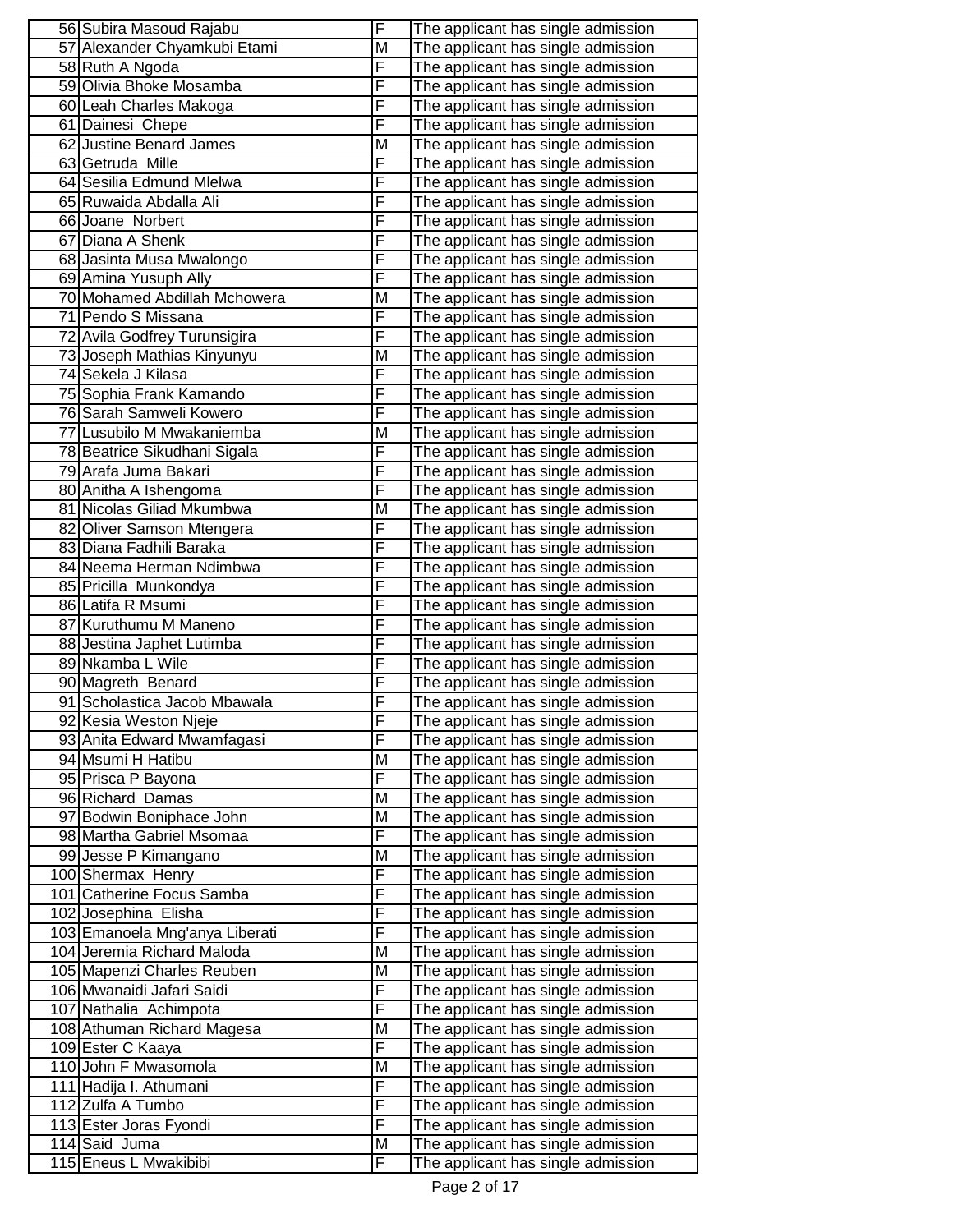| 116 Charity Lembris Siara                    | F | The applicant has single admission                                       |
|----------------------------------------------|---|--------------------------------------------------------------------------|
| 117 Tunu Simon Mwakapeje                     | F | The applicant has single admission                                       |
| 118 Lulu S Ibrahim                           | F | The applicant has single admission                                       |
| 119 Fatma A Mtutuma                          | F | The applicant has single admission                                       |
| 120 Kenneth Erasto Mhagama                   | M | The applicant has single admission                                       |
| 121 Abidan G Fedia                           | M | The applicant has single admission                                       |
| 122 Juma Bakili Mnyanga                      | M | The applicant has single admission                                       |
| 123 Wilhelmina Stanley Massawe               | F | The applicant has single admission                                       |
| 124 Anneth Mathias Lubega                    | F | The applicant has single admission                                       |
| 125 Aisha Hassan Ally                        | F | The applicant has single admission                                       |
| 126 Nsajigwa Y Mwandosya                     | M | The applicant has single admission                                       |
| 127 Wadhia S Malate                          | F | The applicant has single admission                                       |
| 128 Pili Mohamedi Makombo                    | F | The applicant has single admission                                       |
| 129 Latifa A Salum                           | F | The applicant has single admission                                       |
| 130 Mwanahawa Juma Muhamed                   | F | The applicant has single admission                                       |
| 131 Nafisa Hemedi Mwalimu                    | F | The applicant has single admission                                       |
| 132 Bahroon Mauna Steven                     | M | The applicant has single admission                                       |
| 133 Floida Timbuka                           | F |                                                                          |
| 134 Gaspal Sanga                             | M | The applicant has single admission                                       |
|                                              | F | The applicant has single admission<br>The applicant has single admission |
| 135 Bertha Alex Msangi                       | F |                                                                          |
| 136 Latifa Hamad Malembo<br>137 Bushiri Iddi | M | The applicant has single admission                                       |
|                                              |   | The applicant has single admission                                       |
| 138 Jesca George Kisungwe                    | F | The applicant has single admission                                       |
| 139 Heavenlight Pastory Kimati               | F | The applicant has single admission                                       |
| 140 Amina R Kambi                            | F | The applicant has single admission                                       |
| 141 Isabela Richard Nkungu                   | F | The applicant has single admission                                       |
| 142 Agape J Munishi                          | F | The applicant has single admission                                       |
| 143 Asmini S Bakari                          | F | The applicant has single admission                                       |
| 144 Aurelia B Panja                          | F | The applicant has single admission                                       |
| 145 Martin Dastan Mbago                      | M | The applicant has single admission                                       |
| 146 Mwajabu Hassan Shemzigwa                 | F | The applicant has single admission                                       |
| 147 Moh'd Suleiman Ameir                     | M | The applicant has single admission                                       |
| 148 Neema Moikan Mollel                      | F | The applicant has single admission                                       |
| 149 David D Kasikiwe                         | M | The applicant has single admission                                       |
| 150 Neema P Festo                            | F | The applicant has single admission                                       |
| 151 Enos Elias                               | М | The applicant has single admission                                       |
| 152 Malewa M Malewa                          | M | The applicant has single admission                                       |
| 153 Arafati Bashiru Adamu                    | M | The applicant has single admission                                       |
| 154 Faraja Tulambona Tweve                   | F | The applicant has single admission                                       |
| 155 Elen Stanley                             | F | The applicant has single admission                                       |
| 156 Witness Jackson                          | F | The applicant has single admission                                       |
| 157 Mariamu A Mashauri                       | F | The applicant has single admission                                       |
| 158 Ashura A Masoud                          | F | The applicant has single admission                                       |
| 159 Fatuma Rajabu Mashashi                   | F | The applicant has single admission                                       |
| 160 Father Grevas Komba                      | M | The applicant has single admission                                       |
| 161 Ester Antony                             | F | The applicant has single admission                                       |
| 162 Ubwa S Ally                              | F | The applicant has single admission                                       |
| 163 Hadia H Kejo                             | F | The applicant has single admission                                       |
| 164 Elizabeth Francis Chishomi               | F | The applicant has single admission                                       |
| 165 Prince N Msetti                          | M | The applicant has single admission                                       |
| 166 Sinda Mwang'onda                         | F | The applicant has single admission                                       |
| 167 Rehema Zephania Gakome                   | F | The applicant has single admission                                       |
| 168 Patricia D Kiboi                         | F | The applicant has single admission                                       |
| 169 Salma Jafari Kamteule                    | F | The applicant has single admission                                       |
| 170 Judith C Kajonjo                         | F | The applicant has single admission                                       |
| 171 Mickdad Uhuru Mhondo                     | М | The applicant has single admission                                       |
| 172 Mariam Ibrahim Ngwada                    | F | The applicant has single admission                                       |
| 173 Roida Willison Jonathan                  | F | The applicant has single admission                                       |
| 174 Isabela S Abely                          | F | The applicant has single admission                                       |
| 175 Anitha Nyamwiza Gaudence                 | F | The applicant has single admission                                       |
|                                              |   |                                                                          |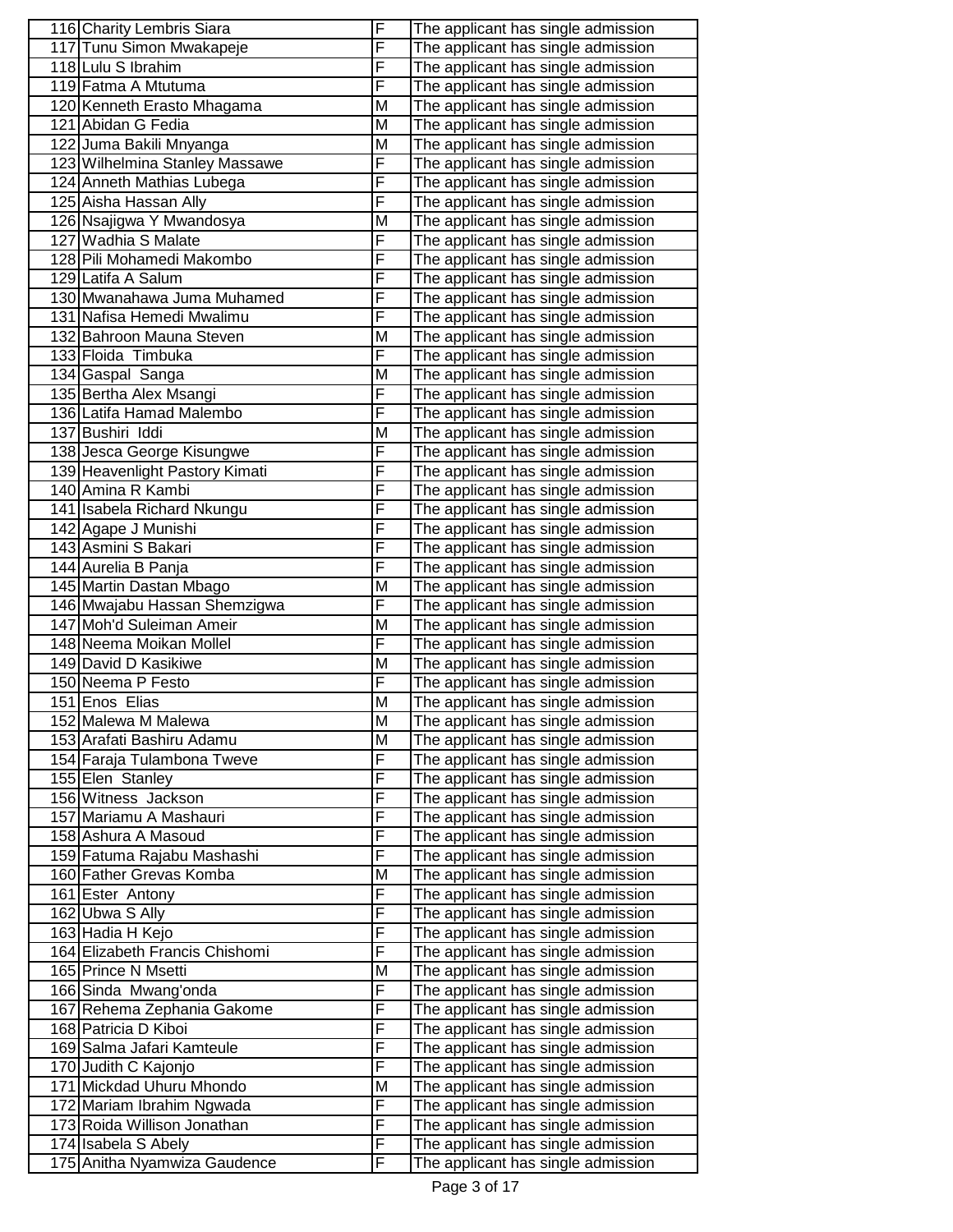| 177 John R Mgaya<br>M<br>The applicant has single admission<br>F<br>178 Martha Daud Njalika<br>The applicant has single admission<br>F<br>179 Jackline Sergio Sambala<br>The applicant has single admission<br>180 Radhaki Rajabu Ahmadi<br>The applicant has single admission<br>М<br>181 Happy Magwaza<br>F<br>The applicant has single admission<br>F<br>182 Irene Ivo Manyaku<br>The applicant has single admission<br>F<br>183 Chiku Shaban Seleman<br>The applicant has single admission<br>184 Chistina Williard Ernest<br>F<br>The applicant has single admission<br>185 Geofrey Bahati Fungo<br>М<br>The applicant has single admission<br>186 Frank B Ngaila<br>М<br>The applicant has single admission<br>F<br>187 Magdalena Daniel Lema<br>The applicant has single admission<br>F<br>188 Nipael John<br>The applicant has single admission<br>F<br>189 Zenaisi John Vicent<br>The applicant has single admission<br>F<br>190 Grace Norway Nzuguma<br>The applicant has single admission<br>F<br>191 Julia Kayombo<br>The applicant has single admission<br>F<br>192 Catheline Mbuba Uswege<br>The applicant has single admission<br>F<br>193 Rehema Samson Nyamahanga<br>The applicant has single admission<br>194 Raphael Rodgers Mbeyela<br>M<br>The applicant has single admission<br>F<br>195 Beatrice S Joseph<br>The applicant has single admission<br>196 Daniel Philipo Ngulinzira<br>M<br>The applicant has single admission<br>F<br>197 Penuel Michael Mandia<br>The applicant has single admission<br>198 Mohamed Rashid Hussein<br>M<br>The applicant has single admission<br>F<br>199 Hope Pagati Deusdedit<br>The applicant has single admission<br>F<br>200 Janeth E Gwatengile<br>The applicant has single admission<br>M<br>201 Paul Gileard Mapolela<br>The applicant has single admission<br>F<br>202 Halima A Bakari<br>The applicant has single admission<br>F<br>203 Dorica A Lekey<br>The applicant has single admission<br>F<br>204 Hadija A Kabua<br>The applicant has single admission<br>F<br>205 Hafsa Bashiru Kahamba<br>The applicant has single admission<br>206 Steven A Costantine<br>M<br>The applicant has single admission<br>F<br>207 Elicia S Yohana<br>The applicant has single admission<br>F<br>208 Elionora Peter Kimangano<br>The applicant has single admission<br>F<br>209 Lucia A Christopher<br>The applicant has single admission<br>210 Peter S Ketto<br>M<br>The applicant has single admission<br>F<br>211 Patricia Seth<br>The applicant has single admission<br>212 Zaina Kassim Kiluwasha<br>The applicant has single admission<br>۲<br>F<br>213 Anna J Malula<br>The applicant has single admission<br>F<br>214 Joyce H Massawe<br>The applicant has single admission<br>F<br>215 Nakunda R Mzighani<br>The applicant has single admission<br>216 Linus Agustini Corneli<br>M<br>The applicant has single admission<br>217 Nicholaus Mwombeki Okoth<br>Μ<br>The applicant has single admission<br>218 Samson Mtafya<br>Μ<br>The applicant has single admission<br>F<br>219 Caroline Charles Teemba<br>The applicant has single admission<br>F<br>220 Rehema K Kamchacho<br>The applicant has single admission<br>221 Akinah Abubakari Salehe<br>M<br>The applicant has single admission<br>222 Anton S Daudi<br>Μ<br>The applicant has single admission<br>F<br>223 Ackida Abdi Kasige<br>The applicant has single admission<br>F<br>224 Elizabeth M Majembe<br>The applicant has single admission<br>F<br>225 Zuhura Mohammed Iddi<br>The applicant has single admission<br>F<br>226 Elivera M Mkenda<br>The applicant has single admission<br>F<br>227 Anifa Mambo Thabit<br>The applicant has single admission<br>F<br>228 Zainabu M Sukuzi<br>The applicant has single admission<br>229 Cletus Festo Uisso<br>M<br>The applicant has single admission<br>F<br>230 Nujma D Mdiwila<br>The applicant has single admission<br>231 Saltalis J Maumba<br>Μ<br>The applicant has single admission<br>232 Ibrahimu M Mwasofu<br>M<br>The applicant has single admission<br>233 Mohamedi Bakari Nandonde<br>M<br>The applicant has single admission<br>234 Adam M Mkwaya<br>Μ<br>The applicant has single admission<br>F<br>235 Hawa Abbas Mwamwindi<br>The applicant has single admission | 176 Yakobo Martini Aray | M | The applicant has single admission |
|------------------------------------------------------------------------------------------------------------------------------------------------------------------------------------------------------------------------------------------------------------------------------------------------------------------------------------------------------------------------------------------------------------------------------------------------------------------------------------------------------------------------------------------------------------------------------------------------------------------------------------------------------------------------------------------------------------------------------------------------------------------------------------------------------------------------------------------------------------------------------------------------------------------------------------------------------------------------------------------------------------------------------------------------------------------------------------------------------------------------------------------------------------------------------------------------------------------------------------------------------------------------------------------------------------------------------------------------------------------------------------------------------------------------------------------------------------------------------------------------------------------------------------------------------------------------------------------------------------------------------------------------------------------------------------------------------------------------------------------------------------------------------------------------------------------------------------------------------------------------------------------------------------------------------------------------------------------------------------------------------------------------------------------------------------------------------------------------------------------------------------------------------------------------------------------------------------------------------------------------------------------------------------------------------------------------------------------------------------------------------------------------------------------------------------------------------------------------------------------------------------------------------------------------------------------------------------------------------------------------------------------------------------------------------------------------------------------------------------------------------------------------------------------------------------------------------------------------------------------------------------------------------------------------------------------------------------------------------------------------------------------------------------------------------------------------------------------------------------------------------------------------------------------------------------------------------------------------------------------------------------------------------------------------------------------------------------------------------------------------------------------------------------------------------------------------------------------------------------------------------------------------------------------------------------------------------------------------------------------------------------------------------------------------------------------------------------------------------------------------------------------------------------------------------------------------------------------------------------------------------------------------------------------------------------------------------------------------------------------------------------------------------------------------------------------------------------------------------------------------------------------------------------------------------------------------------------------------------------------------------------|-------------------------|---|------------------------------------|
|                                                                                                                                                                                                                                                                                                                                                                                                                                                                                                                                                                                                                                                                                                                                                                                                                                                                                                                                                                                                                                                                                                                                                                                                                                                                                                                                                                                                                                                                                                                                                                                                                                                                                                                                                                                                                                                                                                                                                                                                                                                                                                                                                                                                                                                                                                                                                                                                                                                                                                                                                                                                                                                                                                                                                                                                                                                                                                                                                                                                                                                                                                                                                                                                                                                                                                                                                                                                                                                                                                                                                                                                                                                                                                                                                                                                                                                                                                                                                                                                                                                                                                                                                                                                                                                            |                         |   |                                    |
|                                                                                                                                                                                                                                                                                                                                                                                                                                                                                                                                                                                                                                                                                                                                                                                                                                                                                                                                                                                                                                                                                                                                                                                                                                                                                                                                                                                                                                                                                                                                                                                                                                                                                                                                                                                                                                                                                                                                                                                                                                                                                                                                                                                                                                                                                                                                                                                                                                                                                                                                                                                                                                                                                                                                                                                                                                                                                                                                                                                                                                                                                                                                                                                                                                                                                                                                                                                                                                                                                                                                                                                                                                                                                                                                                                                                                                                                                                                                                                                                                                                                                                                                                                                                                                                            |                         |   |                                    |
|                                                                                                                                                                                                                                                                                                                                                                                                                                                                                                                                                                                                                                                                                                                                                                                                                                                                                                                                                                                                                                                                                                                                                                                                                                                                                                                                                                                                                                                                                                                                                                                                                                                                                                                                                                                                                                                                                                                                                                                                                                                                                                                                                                                                                                                                                                                                                                                                                                                                                                                                                                                                                                                                                                                                                                                                                                                                                                                                                                                                                                                                                                                                                                                                                                                                                                                                                                                                                                                                                                                                                                                                                                                                                                                                                                                                                                                                                                                                                                                                                                                                                                                                                                                                                                                            |                         |   |                                    |
|                                                                                                                                                                                                                                                                                                                                                                                                                                                                                                                                                                                                                                                                                                                                                                                                                                                                                                                                                                                                                                                                                                                                                                                                                                                                                                                                                                                                                                                                                                                                                                                                                                                                                                                                                                                                                                                                                                                                                                                                                                                                                                                                                                                                                                                                                                                                                                                                                                                                                                                                                                                                                                                                                                                                                                                                                                                                                                                                                                                                                                                                                                                                                                                                                                                                                                                                                                                                                                                                                                                                                                                                                                                                                                                                                                                                                                                                                                                                                                                                                                                                                                                                                                                                                                                            |                         |   |                                    |
|                                                                                                                                                                                                                                                                                                                                                                                                                                                                                                                                                                                                                                                                                                                                                                                                                                                                                                                                                                                                                                                                                                                                                                                                                                                                                                                                                                                                                                                                                                                                                                                                                                                                                                                                                                                                                                                                                                                                                                                                                                                                                                                                                                                                                                                                                                                                                                                                                                                                                                                                                                                                                                                                                                                                                                                                                                                                                                                                                                                                                                                                                                                                                                                                                                                                                                                                                                                                                                                                                                                                                                                                                                                                                                                                                                                                                                                                                                                                                                                                                                                                                                                                                                                                                                                            |                         |   |                                    |
|                                                                                                                                                                                                                                                                                                                                                                                                                                                                                                                                                                                                                                                                                                                                                                                                                                                                                                                                                                                                                                                                                                                                                                                                                                                                                                                                                                                                                                                                                                                                                                                                                                                                                                                                                                                                                                                                                                                                                                                                                                                                                                                                                                                                                                                                                                                                                                                                                                                                                                                                                                                                                                                                                                                                                                                                                                                                                                                                                                                                                                                                                                                                                                                                                                                                                                                                                                                                                                                                                                                                                                                                                                                                                                                                                                                                                                                                                                                                                                                                                                                                                                                                                                                                                                                            |                         |   |                                    |
|                                                                                                                                                                                                                                                                                                                                                                                                                                                                                                                                                                                                                                                                                                                                                                                                                                                                                                                                                                                                                                                                                                                                                                                                                                                                                                                                                                                                                                                                                                                                                                                                                                                                                                                                                                                                                                                                                                                                                                                                                                                                                                                                                                                                                                                                                                                                                                                                                                                                                                                                                                                                                                                                                                                                                                                                                                                                                                                                                                                                                                                                                                                                                                                                                                                                                                                                                                                                                                                                                                                                                                                                                                                                                                                                                                                                                                                                                                                                                                                                                                                                                                                                                                                                                                                            |                         |   |                                    |
|                                                                                                                                                                                                                                                                                                                                                                                                                                                                                                                                                                                                                                                                                                                                                                                                                                                                                                                                                                                                                                                                                                                                                                                                                                                                                                                                                                                                                                                                                                                                                                                                                                                                                                                                                                                                                                                                                                                                                                                                                                                                                                                                                                                                                                                                                                                                                                                                                                                                                                                                                                                                                                                                                                                                                                                                                                                                                                                                                                                                                                                                                                                                                                                                                                                                                                                                                                                                                                                                                                                                                                                                                                                                                                                                                                                                                                                                                                                                                                                                                                                                                                                                                                                                                                                            |                         |   |                                    |
|                                                                                                                                                                                                                                                                                                                                                                                                                                                                                                                                                                                                                                                                                                                                                                                                                                                                                                                                                                                                                                                                                                                                                                                                                                                                                                                                                                                                                                                                                                                                                                                                                                                                                                                                                                                                                                                                                                                                                                                                                                                                                                                                                                                                                                                                                                                                                                                                                                                                                                                                                                                                                                                                                                                                                                                                                                                                                                                                                                                                                                                                                                                                                                                                                                                                                                                                                                                                                                                                                                                                                                                                                                                                                                                                                                                                                                                                                                                                                                                                                                                                                                                                                                                                                                                            |                         |   |                                    |
|                                                                                                                                                                                                                                                                                                                                                                                                                                                                                                                                                                                                                                                                                                                                                                                                                                                                                                                                                                                                                                                                                                                                                                                                                                                                                                                                                                                                                                                                                                                                                                                                                                                                                                                                                                                                                                                                                                                                                                                                                                                                                                                                                                                                                                                                                                                                                                                                                                                                                                                                                                                                                                                                                                                                                                                                                                                                                                                                                                                                                                                                                                                                                                                                                                                                                                                                                                                                                                                                                                                                                                                                                                                                                                                                                                                                                                                                                                                                                                                                                                                                                                                                                                                                                                                            |                         |   |                                    |
|                                                                                                                                                                                                                                                                                                                                                                                                                                                                                                                                                                                                                                                                                                                                                                                                                                                                                                                                                                                                                                                                                                                                                                                                                                                                                                                                                                                                                                                                                                                                                                                                                                                                                                                                                                                                                                                                                                                                                                                                                                                                                                                                                                                                                                                                                                                                                                                                                                                                                                                                                                                                                                                                                                                                                                                                                                                                                                                                                                                                                                                                                                                                                                                                                                                                                                                                                                                                                                                                                                                                                                                                                                                                                                                                                                                                                                                                                                                                                                                                                                                                                                                                                                                                                                                            |                         |   |                                    |
|                                                                                                                                                                                                                                                                                                                                                                                                                                                                                                                                                                                                                                                                                                                                                                                                                                                                                                                                                                                                                                                                                                                                                                                                                                                                                                                                                                                                                                                                                                                                                                                                                                                                                                                                                                                                                                                                                                                                                                                                                                                                                                                                                                                                                                                                                                                                                                                                                                                                                                                                                                                                                                                                                                                                                                                                                                                                                                                                                                                                                                                                                                                                                                                                                                                                                                                                                                                                                                                                                                                                                                                                                                                                                                                                                                                                                                                                                                                                                                                                                                                                                                                                                                                                                                                            |                         |   |                                    |
|                                                                                                                                                                                                                                                                                                                                                                                                                                                                                                                                                                                                                                                                                                                                                                                                                                                                                                                                                                                                                                                                                                                                                                                                                                                                                                                                                                                                                                                                                                                                                                                                                                                                                                                                                                                                                                                                                                                                                                                                                                                                                                                                                                                                                                                                                                                                                                                                                                                                                                                                                                                                                                                                                                                                                                                                                                                                                                                                                                                                                                                                                                                                                                                                                                                                                                                                                                                                                                                                                                                                                                                                                                                                                                                                                                                                                                                                                                                                                                                                                                                                                                                                                                                                                                                            |                         |   |                                    |
|                                                                                                                                                                                                                                                                                                                                                                                                                                                                                                                                                                                                                                                                                                                                                                                                                                                                                                                                                                                                                                                                                                                                                                                                                                                                                                                                                                                                                                                                                                                                                                                                                                                                                                                                                                                                                                                                                                                                                                                                                                                                                                                                                                                                                                                                                                                                                                                                                                                                                                                                                                                                                                                                                                                                                                                                                                                                                                                                                                                                                                                                                                                                                                                                                                                                                                                                                                                                                                                                                                                                                                                                                                                                                                                                                                                                                                                                                                                                                                                                                                                                                                                                                                                                                                                            |                         |   |                                    |
|                                                                                                                                                                                                                                                                                                                                                                                                                                                                                                                                                                                                                                                                                                                                                                                                                                                                                                                                                                                                                                                                                                                                                                                                                                                                                                                                                                                                                                                                                                                                                                                                                                                                                                                                                                                                                                                                                                                                                                                                                                                                                                                                                                                                                                                                                                                                                                                                                                                                                                                                                                                                                                                                                                                                                                                                                                                                                                                                                                                                                                                                                                                                                                                                                                                                                                                                                                                                                                                                                                                                                                                                                                                                                                                                                                                                                                                                                                                                                                                                                                                                                                                                                                                                                                                            |                         |   |                                    |
|                                                                                                                                                                                                                                                                                                                                                                                                                                                                                                                                                                                                                                                                                                                                                                                                                                                                                                                                                                                                                                                                                                                                                                                                                                                                                                                                                                                                                                                                                                                                                                                                                                                                                                                                                                                                                                                                                                                                                                                                                                                                                                                                                                                                                                                                                                                                                                                                                                                                                                                                                                                                                                                                                                                                                                                                                                                                                                                                                                                                                                                                                                                                                                                                                                                                                                                                                                                                                                                                                                                                                                                                                                                                                                                                                                                                                                                                                                                                                                                                                                                                                                                                                                                                                                                            |                         |   |                                    |
|                                                                                                                                                                                                                                                                                                                                                                                                                                                                                                                                                                                                                                                                                                                                                                                                                                                                                                                                                                                                                                                                                                                                                                                                                                                                                                                                                                                                                                                                                                                                                                                                                                                                                                                                                                                                                                                                                                                                                                                                                                                                                                                                                                                                                                                                                                                                                                                                                                                                                                                                                                                                                                                                                                                                                                                                                                                                                                                                                                                                                                                                                                                                                                                                                                                                                                                                                                                                                                                                                                                                                                                                                                                                                                                                                                                                                                                                                                                                                                                                                                                                                                                                                                                                                                                            |                         |   |                                    |
|                                                                                                                                                                                                                                                                                                                                                                                                                                                                                                                                                                                                                                                                                                                                                                                                                                                                                                                                                                                                                                                                                                                                                                                                                                                                                                                                                                                                                                                                                                                                                                                                                                                                                                                                                                                                                                                                                                                                                                                                                                                                                                                                                                                                                                                                                                                                                                                                                                                                                                                                                                                                                                                                                                                                                                                                                                                                                                                                                                                                                                                                                                                                                                                                                                                                                                                                                                                                                                                                                                                                                                                                                                                                                                                                                                                                                                                                                                                                                                                                                                                                                                                                                                                                                                                            |                         |   |                                    |
|                                                                                                                                                                                                                                                                                                                                                                                                                                                                                                                                                                                                                                                                                                                                                                                                                                                                                                                                                                                                                                                                                                                                                                                                                                                                                                                                                                                                                                                                                                                                                                                                                                                                                                                                                                                                                                                                                                                                                                                                                                                                                                                                                                                                                                                                                                                                                                                                                                                                                                                                                                                                                                                                                                                                                                                                                                                                                                                                                                                                                                                                                                                                                                                                                                                                                                                                                                                                                                                                                                                                                                                                                                                                                                                                                                                                                                                                                                                                                                                                                                                                                                                                                                                                                                                            |                         |   |                                    |
|                                                                                                                                                                                                                                                                                                                                                                                                                                                                                                                                                                                                                                                                                                                                                                                                                                                                                                                                                                                                                                                                                                                                                                                                                                                                                                                                                                                                                                                                                                                                                                                                                                                                                                                                                                                                                                                                                                                                                                                                                                                                                                                                                                                                                                                                                                                                                                                                                                                                                                                                                                                                                                                                                                                                                                                                                                                                                                                                                                                                                                                                                                                                                                                                                                                                                                                                                                                                                                                                                                                                                                                                                                                                                                                                                                                                                                                                                                                                                                                                                                                                                                                                                                                                                                                            |                         |   |                                    |
|                                                                                                                                                                                                                                                                                                                                                                                                                                                                                                                                                                                                                                                                                                                                                                                                                                                                                                                                                                                                                                                                                                                                                                                                                                                                                                                                                                                                                                                                                                                                                                                                                                                                                                                                                                                                                                                                                                                                                                                                                                                                                                                                                                                                                                                                                                                                                                                                                                                                                                                                                                                                                                                                                                                                                                                                                                                                                                                                                                                                                                                                                                                                                                                                                                                                                                                                                                                                                                                                                                                                                                                                                                                                                                                                                                                                                                                                                                                                                                                                                                                                                                                                                                                                                                                            |                         |   |                                    |
|                                                                                                                                                                                                                                                                                                                                                                                                                                                                                                                                                                                                                                                                                                                                                                                                                                                                                                                                                                                                                                                                                                                                                                                                                                                                                                                                                                                                                                                                                                                                                                                                                                                                                                                                                                                                                                                                                                                                                                                                                                                                                                                                                                                                                                                                                                                                                                                                                                                                                                                                                                                                                                                                                                                                                                                                                                                                                                                                                                                                                                                                                                                                                                                                                                                                                                                                                                                                                                                                                                                                                                                                                                                                                                                                                                                                                                                                                                                                                                                                                                                                                                                                                                                                                                                            |                         |   |                                    |
|                                                                                                                                                                                                                                                                                                                                                                                                                                                                                                                                                                                                                                                                                                                                                                                                                                                                                                                                                                                                                                                                                                                                                                                                                                                                                                                                                                                                                                                                                                                                                                                                                                                                                                                                                                                                                                                                                                                                                                                                                                                                                                                                                                                                                                                                                                                                                                                                                                                                                                                                                                                                                                                                                                                                                                                                                                                                                                                                                                                                                                                                                                                                                                                                                                                                                                                                                                                                                                                                                                                                                                                                                                                                                                                                                                                                                                                                                                                                                                                                                                                                                                                                                                                                                                                            |                         |   |                                    |
|                                                                                                                                                                                                                                                                                                                                                                                                                                                                                                                                                                                                                                                                                                                                                                                                                                                                                                                                                                                                                                                                                                                                                                                                                                                                                                                                                                                                                                                                                                                                                                                                                                                                                                                                                                                                                                                                                                                                                                                                                                                                                                                                                                                                                                                                                                                                                                                                                                                                                                                                                                                                                                                                                                                                                                                                                                                                                                                                                                                                                                                                                                                                                                                                                                                                                                                                                                                                                                                                                                                                                                                                                                                                                                                                                                                                                                                                                                                                                                                                                                                                                                                                                                                                                                                            |                         |   |                                    |
|                                                                                                                                                                                                                                                                                                                                                                                                                                                                                                                                                                                                                                                                                                                                                                                                                                                                                                                                                                                                                                                                                                                                                                                                                                                                                                                                                                                                                                                                                                                                                                                                                                                                                                                                                                                                                                                                                                                                                                                                                                                                                                                                                                                                                                                                                                                                                                                                                                                                                                                                                                                                                                                                                                                                                                                                                                                                                                                                                                                                                                                                                                                                                                                                                                                                                                                                                                                                                                                                                                                                                                                                                                                                                                                                                                                                                                                                                                                                                                                                                                                                                                                                                                                                                                                            |                         |   |                                    |
|                                                                                                                                                                                                                                                                                                                                                                                                                                                                                                                                                                                                                                                                                                                                                                                                                                                                                                                                                                                                                                                                                                                                                                                                                                                                                                                                                                                                                                                                                                                                                                                                                                                                                                                                                                                                                                                                                                                                                                                                                                                                                                                                                                                                                                                                                                                                                                                                                                                                                                                                                                                                                                                                                                                                                                                                                                                                                                                                                                                                                                                                                                                                                                                                                                                                                                                                                                                                                                                                                                                                                                                                                                                                                                                                                                                                                                                                                                                                                                                                                                                                                                                                                                                                                                                            |                         |   |                                    |
|                                                                                                                                                                                                                                                                                                                                                                                                                                                                                                                                                                                                                                                                                                                                                                                                                                                                                                                                                                                                                                                                                                                                                                                                                                                                                                                                                                                                                                                                                                                                                                                                                                                                                                                                                                                                                                                                                                                                                                                                                                                                                                                                                                                                                                                                                                                                                                                                                                                                                                                                                                                                                                                                                                                                                                                                                                                                                                                                                                                                                                                                                                                                                                                                                                                                                                                                                                                                                                                                                                                                                                                                                                                                                                                                                                                                                                                                                                                                                                                                                                                                                                                                                                                                                                                            |                         |   |                                    |
|                                                                                                                                                                                                                                                                                                                                                                                                                                                                                                                                                                                                                                                                                                                                                                                                                                                                                                                                                                                                                                                                                                                                                                                                                                                                                                                                                                                                                                                                                                                                                                                                                                                                                                                                                                                                                                                                                                                                                                                                                                                                                                                                                                                                                                                                                                                                                                                                                                                                                                                                                                                                                                                                                                                                                                                                                                                                                                                                                                                                                                                                                                                                                                                                                                                                                                                                                                                                                                                                                                                                                                                                                                                                                                                                                                                                                                                                                                                                                                                                                                                                                                                                                                                                                                                            |                         |   |                                    |
|                                                                                                                                                                                                                                                                                                                                                                                                                                                                                                                                                                                                                                                                                                                                                                                                                                                                                                                                                                                                                                                                                                                                                                                                                                                                                                                                                                                                                                                                                                                                                                                                                                                                                                                                                                                                                                                                                                                                                                                                                                                                                                                                                                                                                                                                                                                                                                                                                                                                                                                                                                                                                                                                                                                                                                                                                                                                                                                                                                                                                                                                                                                                                                                                                                                                                                                                                                                                                                                                                                                                                                                                                                                                                                                                                                                                                                                                                                                                                                                                                                                                                                                                                                                                                                                            |                         |   |                                    |
|                                                                                                                                                                                                                                                                                                                                                                                                                                                                                                                                                                                                                                                                                                                                                                                                                                                                                                                                                                                                                                                                                                                                                                                                                                                                                                                                                                                                                                                                                                                                                                                                                                                                                                                                                                                                                                                                                                                                                                                                                                                                                                                                                                                                                                                                                                                                                                                                                                                                                                                                                                                                                                                                                                                                                                                                                                                                                                                                                                                                                                                                                                                                                                                                                                                                                                                                                                                                                                                                                                                                                                                                                                                                                                                                                                                                                                                                                                                                                                                                                                                                                                                                                                                                                                                            |                         |   |                                    |
|                                                                                                                                                                                                                                                                                                                                                                                                                                                                                                                                                                                                                                                                                                                                                                                                                                                                                                                                                                                                                                                                                                                                                                                                                                                                                                                                                                                                                                                                                                                                                                                                                                                                                                                                                                                                                                                                                                                                                                                                                                                                                                                                                                                                                                                                                                                                                                                                                                                                                                                                                                                                                                                                                                                                                                                                                                                                                                                                                                                                                                                                                                                                                                                                                                                                                                                                                                                                                                                                                                                                                                                                                                                                                                                                                                                                                                                                                                                                                                                                                                                                                                                                                                                                                                                            |                         |   |                                    |
|                                                                                                                                                                                                                                                                                                                                                                                                                                                                                                                                                                                                                                                                                                                                                                                                                                                                                                                                                                                                                                                                                                                                                                                                                                                                                                                                                                                                                                                                                                                                                                                                                                                                                                                                                                                                                                                                                                                                                                                                                                                                                                                                                                                                                                                                                                                                                                                                                                                                                                                                                                                                                                                                                                                                                                                                                                                                                                                                                                                                                                                                                                                                                                                                                                                                                                                                                                                                                                                                                                                                                                                                                                                                                                                                                                                                                                                                                                                                                                                                                                                                                                                                                                                                                                                            |                         |   |                                    |
|                                                                                                                                                                                                                                                                                                                                                                                                                                                                                                                                                                                                                                                                                                                                                                                                                                                                                                                                                                                                                                                                                                                                                                                                                                                                                                                                                                                                                                                                                                                                                                                                                                                                                                                                                                                                                                                                                                                                                                                                                                                                                                                                                                                                                                                                                                                                                                                                                                                                                                                                                                                                                                                                                                                                                                                                                                                                                                                                                                                                                                                                                                                                                                                                                                                                                                                                                                                                                                                                                                                                                                                                                                                                                                                                                                                                                                                                                                                                                                                                                                                                                                                                                                                                                                                            |                         |   |                                    |
|                                                                                                                                                                                                                                                                                                                                                                                                                                                                                                                                                                                                                                                                                                                                                                                                                                                                                                                                                                                                                                                                                                                                                                                                                                                                                                                                                                                                                                                                                                                                                                                                                                                                                                                                                                                                                                                                                                                                                                                                                                                                                                                                                                                                                                                                                                                                                                                                                                                                                                                                                                                                                                                                                                                                                                                                                                                                                                                                                                                                                                                                                                                                                                                                                                                                                                                                                                                                                                                                                                                                                                                                                                                                                                                                                                                                                                                                                                                                                                                                                                                                                                                                                                                                                                                            |                         |   |                                    |
|                                                                                                                                                                                                                                                                                                                                                                                                                                                                                                                                                                                                                                                                                                                                                                                                                                                                                                                                                                                                                                                                                                                                                                                                                                                                                                                                                                                                                                                                                                                                                                                                                                                                                                                                                                                                                                                                                                                                                                                                                                                                                                                                                                                                                                                                                                                                                                                                                                                                                                                                                                                                                                                                                                                                                                                                                                                                                                                                                                                                                                                                                                                                                                                                                                                                                                                                                                                                                                                                                                                                                                                                                                                                                                                                                                                                                                                                                                                                                                                                                                                                                                                                                                                                                                                            |                         |   |                                    |
|                                                                                                                                                                                                                                                                                                                                                                                                                                                                                                                                                                                                                                                                                                                                                                                                                                                                                                                                                                                                                                                                                                                                                                                                                                                                                                                                                                                                                                                                                                                                                                                                                                                                                                                                                                                                                                                                                                                                                                                                                                                                                                                                                                                                                                                                                                                                                                                                                                                                                                                                                                                                                                                                                                                                                                                                                                                                                                                                                                                                                                                                                                                                                                                                                                                                                                                                                                                                                                                                                                                                                                                                                                                                                                                                                                                                                                                                                                                                                                                                                                                                                                                                                                                                                                                            |                         |   |                                    |
|                                                                                                                                                                                                                                                                                                                                                                                                                                                                                                                                                                                                                                                                                                                                                                                                                                                                                                                                                                                                                                                                                                                                                                                                                                                                                                                                                                                                                                                                                                                                                                                                                                                                                                                                                                                                                                                                                                                                                                                                                                                                                                                                                                                                                                                                                                                                                                                                                                                                                                                                                                                                                                                                                                                                                                                                                                                                                                                                                                                                                                                                                                                                                                                                                                                                                                                                                                                                                                                                                                                                                                                                                                                                                                                                                                                                                                                                                                                                                                                                                                                                                                                                                                                                                                                            |                         |   |                                    |
|                                                                                                                                                                                                                                                                                                                                                                                                                                                                                                                                                                                                                                                                                                                                                                                                                                                                                                                                                                                                                                                                                                                                                                                                                                                                                                                                                                                                                                                                                                                                                                                                                                                                                                                                                                                                                                                                                                                                                                                                                                                                                                                                                                                                                                                                                                                                                                                                                                                                                                                                                                                                                                                                                                                                                                                                                                                                                                                                                                                                                                                                                                                                                                                                                                                                                                                                                                                                                                                                                                                                                                                                                                                                                                                                                                                                                                                                                                                                                                                                                                                                                                                                                                                                                                                            |                         |   |                                    |
|                                                                                                                                                                                                                                                                                                                                                                                                                                                                                                                                                                                                                                                                                                                                                                                                                                                                                                                                                                                                                                                                                                                                                                                                                                                                                                                                                                                                                                                                                                                                                                                                                                                                                                                                                                                                                                                                                                                                                                                                                                                                                                                                                                                                                                                                                                                                                                                                                                                                                                                                                                                                                                                                                                                                                                                                                                                                                                                                                                                                                                                                                                                                                                                                                                                                                                                                                                                                                                                                                                                                                                                                                                                                                                                                                                                                                                                                                                                                                                                                                                                                                                                                                                                                                                                            |                         |   |                                    |
|                                                                                                                                                                                                                                                                                                                                                                                                                                                                                                                                                                                                                                                                                                                                                                                                                                                                                                                                                                                                                                                                                                                                                                                                                                                                                                                                                                                                                                                                                                                                                                                                                                                                                                                                                                                                                                                                                                                                                                                                                                                                                                                                                                                                                                                                                                                                                                                                                                                                                                                                                                                                                                                                                                                                                                                                                                                                                                                                                                                                                                                                                                                                                                                                                                                                                                                                                                                                                                                                                                                                                                                                                                                                                                                                                                                                                                                                                                                                                                                                                                                                                                                                                                                                                                                            |                         |   |                                    |
|                                                                                                                                                                                                                                                                                                                                                                                                                                                                                                                                                                                                                                                                                                                                                                                                                                                                                                                                                                                                                                                                                                                                                                                                                                                                                                                                                                                                                                                                                                                                                                                                                                                                                                                                                                                                                                                                                                                                                                                                                                                                                                                                                                                                                                                                                                                                                                                                                                                                                                                                                                                                                                                                                                                                                                                                                                                                                                                                                                                                                                                                                                                                                                                                                                                                                                                                                                                                                                                                                                                                                                                                                                                                                                                                                                                                                                                                                                                                                                                                                                                                                                                                                                                                                                                            |                         |   |                                    |
|                                                                                                                                                                                                                                                                                                                                                                                                                                                                                                                                                                                                                                                                                                                                                                                                                                                                                                                                                                                                                                                                                                                                                                                                                                                                                                                                                                                                                                                                                                                                                                                                                                                                                                                                                                                                                                                                                                                                                                                                                                                                                                                                                                                                                                                                                                                                                                                                                                                                                                                                                                                                                                                                                                                                                                                                                                                                                                                                                                                                                                                                                                                                                                                                                                                                                                                                                                                                                                                                                                                                                                                                                                                                                                                                                                                                                                                                                                                                                                                                                                                                                                                                                                                                                                                            |                         |   |                                    |
|                                                                                                                                                                                                                                                                                                                                                                                                                                                                                                                                                                                                                                                                                                                                                                                                                                                                                                                                                                                                                                                                                                                                                                                                                                                                                                                                                                                                                                                                                                                                                                                                                                                                                                                                                                                                                                                                                                                                                                                                                                                                                                                                                                                                                                                                                                                                                                                                                                                                                                                                                                                                                                                                                                                                                                                                                                                                                                                                                                                                                                                                                                                                                                                                                                                                                                                                                                                                                                                                                                                                                                                                                                                                                                                                                                                                                                                                                                                                                                                                                                                                                                                                                                                                                                                            |                         |   |                                    |
|                                                                                                                                                                                                                                                                                                                                                                                                                                                                                                                                                                                                                                                                                                                                                                                                                                                                                                                                                                                                                                                                                                                                                                                                                                                                                                                                                                                                                                                                                                                                                                                                                                                                                                                                                                                                                                                                                                                                                                                                                                                                                                                                                                                                                                                                                                                                                                                                                                                                                                                                                                                                                                                                                                                                                                                                                                                                                                                                                                                                                                                                                                                                                                                                                                                                                                                                                                                                                                                                                                                                                                                                                                                                                                                                                                                                                                                                                                                                                                                                                                                                                                                                                                                                                                                            |                         |   |                                    |
|                                                                                                                                                                                                                                                                                                                                                                                                                                                                                                                                                                                                                                                                                                                                                                                                                                                                                                                                                                                                                                                                                                                                                                                                                                                                                                                                                                                                                                                                                                                                                                                                                                                                                                                                                                                                                                                                                                                                                                                                                                                                                                                                                                                                                                                                                                                                                                                                                                                                                                                                                                                                                                                                                                                                                                                                                                                                                                                                                                                                                                                                                                                                                                                                                                                                                                                                                                                                                                                                                                                                                                                                                                                                                                                                                                                                                                                                                                                                                                                                                                                                                                                                                                                                                                                            |                         |   |                                    |
|                                                                                                                                                                                                                                                                                                                                                                                                                                                                                                                                                                                                                                                                                                                                                                                                                                                                                                                                                                                                                                                                                                                                                                                                                                                                                                                                                                                                                                                                                                                                                                                                                                                                                                                                                                                                                                                                                                                                                                                                                                                                                                                                                                                                                                                                                                                                                                                                                                                                                                                                                                                                                                                                                                                                                                                                                                                                                                                                                                                                                                                                                                                                                                                                                                                                                                                                                                                                                                                                                                                                                                                                                                                                                                                                                                                                                                                                                                                                                                                                                                                                                                                                                                                                                                                            |                         |   |                                    |
|                                                                                                                                                                                                                                                                                                                                                                                                                                                                                                                                                                                                                                                                                                                                                                                                                                                                                                                                                                                                                                                                                                                                                                                                                                                                                                                                                                                                                                                                                                                                                                                                                                                                                                                                                                                                                                                                                                                                                                                                                                                                                                                                                                                                                                                                                                                                                                                                                                                                                                                                                                                                                                                                                                                                                                                                                                                                                                                                                                                                                                                                                                                                                                                                                                                                                                                                                                                                                                                                                                                                                                                                                                                                                                                                                                                                                                                                                                                                                                                                                                                                                                                                                                                                                                                            |                         |   |                                    |
|                                                                                                                                                                                                                                                                                                                                                                                                                                                                                                                                                                                                                                                                                                                                                                                                                                                                                                                                                                                                                                                                                                                                                                                                                                                                                                                                                                                                                                                                                                                                                                                                                                                                                                                                                                                                                                                                                                                                                                                                                                                                                                                                                                                                                                                                                                                                                                                                                                                                                                                                                                                                                                                                                                                                                                                                                                                                                                                                                                                                                                                                                                                                                                                                                                                                                                                                                                                                                                                                                                                                                                                                                                                                                                                                                                                                                                                                                                                                                                                                                                                                                                                                                                                                                                                            |                         |   |                                    |
|                                                                                                                                                                                                                                                                                                                                                                                                                                                                                                                                                                                                                                                                                                                                                                                                                                                                                                                                                                                                                                                                                                                                                                                                                                                                                                                                                                                                                                                                                                                                                                                                                                                                                                                                                                                                                                                                                                                                                                                                                                                                                                                                                                                                                                                                                                                                                                                                                                                                                                                                                                                                                                                                                                                                                                                                                                                                                                                                                                                                                                                                                                                                                                                                                                                                                                                                                                                                                                                                                                                                                                                                                                                                                                                                                                                                                                                                                                                                                                                                                                                                                                                                                                                                                                                            |                         |   |                                    |
|                                                                                                                                                                                                                                                                                                                                                                                                                                                                                                                                                                                                                                                                                                                                                                                                                                                                                                                                                                                                                                                                                                                                                                                                                                                                                                                                                                                                                                                                                                                                                                                                                                                                                                                                                                                                                                                                                                                                                                                                                                                                                                                                                                                                                                                                                                                                                                                                                                                                                                                                                                                                                                                                                                                                                                                                                                                                                                                                                                                                                                                                                                                                                                                                                                                                                                                                                                                                                                                                                                                                                                                                                                                                                                                                                                                                                                                                                                                                                                                                                                                                                                                                                                                                                                                            |                         |   |                                    |
|                                                                                                                                                                                                                                                                                                                                                                                                                                                                                                                                                                                                                                                                                                                                                                                                                                                                                                                                                                                                                                                                                                                                                                                                                                                                                                                                                                                                                                                                                                                                                                                                                                                                                                                                                                                                                                                                                                                                                                                                                                                                                                                                                                                                                                                                                                                                                                                                                                                                                                                                                                                                                                                                                                                                                                                                                                                                                                                                                                                                                                                                                                                                                                                                                                                                                                                                                                                                                                                                                                                                                                                                                                                                                                                                                                                                                                                                                                                                                                                                                                                                                                                                                                                                                                                            |                         |   |                                    |
|                                                                                                                                                                                                                                                                                                                                                                                                                                                                                                                                                                                                                                                                                                                                                                                                                                                                                                                                                                                                                                                                                                                                                                                                                                                                                                                                                                                                                                                                                                                                                                                                                                                                                                                                                                                                                                                                                                                                                                                                                                                                                                                                                                                                                                                                                                                                                                                                                                                                                                                                                                                                                                                                                                                                                                                                                                                                                                                                                                                                                                                                                                                                                                                                                                                                                                                                                                                                                                                                                                                                                                                                                                                                                                                                                                                                                                                                                                                                                                                                                                                                                                                                                                                                                                                            |                         |   |                                    |
|                                                                                                                                                                                                                                                                                                                                                                                                                                                                                                                                                                                                                                                                                                                                                                                                                                                                                                                                                                                                                                                                                                                                                                                                                                                                                                                                                                                                                                                                                                                                                                                                                                                                                                                                                                                                                                                                                                                                                                                                                                                                                                                                                                                                                                                                                                                                                                                                                                                                                                                                                                                                                                                                                                                                                                                                                                                                                                                                                                                                                                                                                                                                                                                                                                                                                                                                                                                                                                                                                                                                                                                                                                                                                                                                                                                                                                                                                                                                                                                                                                                                                                                                                                                                                                                            |                         |   |                                    |
|                                                                                                                                                                                                                                                                                                                                                                                                                                                                                                                                                                                                                                                                                                                                                                                                                                                                                                                                                                                                                                                                                                                                                                                                                                                                                                                                                                                                                                                                                                                                                                                                                                                                                                                                                                                                                                                                                                                                                                                                                                                                                                                                                                                                                                                                                                                                                                                                                                                                                                                                                                                                                                                                                                                                                                                                                                                                                                                                                                                                                                                                                                                                                                                                                                                                                                                                                                                                                                                                                                                                                                                                                                                                                                                                                                                                                                                                                                                                                                                                                                                                                                                                                                                                                                                            |                         |   |                                    |
|                                                                                                                                                                                                                                                                                                                                                                                                                                                                                                                                                                                                                                                                                                                                                                                                                                                                                                                                                                                                                                                                                                                                                                                                                                                                                                                                                                                                                                                                                                                                                                                                                                                                                                                                                                                                                                                                                                                                                                                                                                                                                                                                                                                                                                                                                                                                                                                                                                                                                                                                                                                                                                                                                                                                                                                                                                                                                                                                                                                                                                                                                                                                                                                                                                                                                                                                                                                                                                                                                                                                                                                                                                                                                                                                                                                                                                                                                                                                                                                                                                                                                                                                                                                                                                                            |                         |   |                                    |
|                                                                                                                                                                                                                                                                                                                                                                                                                                                                                                                                                                                                                                                                                                                                                                                                                                                                                                                                                                                                                                                                                                                                                                                                                                                                                                                                                                                                                                                                                                                                                                                                                                                                                                                                                                                                                                                                                                                                                                                                                                                                                                                                                                                                                                                                                                                                                                                                                                                                                                                                                                                                                                                                                                                                                                                                                                                                                                                                                                                                                                                                                                                                                                                                                                                                                                                                                                                                                                                                                                                                                                                                                                                                                                                                                                                                                                                                                                                                                                                                                                                                                                                                                                                                                                                            |                         |   |                                    |
|                                                                                                                                                                                                                                                                                                                                                                                                                                                                                                                                                                                                                                                                                                                                                                                                                                                                                                                                                                                                                                                                                                                                                                                                                                                                                                                                                                                                                                                                                                                                                                                                                                                                                                                                                                                                                                                                                                                                                                                                                                                                                                                                                                                                                                                                                                                                                                                                                                                                                                                                                                                                                                                                                                                                                                                                                                                                                                                                                                                                                                                                                                                                                                                                                                                                                                                                                                                                                                                                                                                                                                                                                                                                                                                                                                                                                                                                                                                                                                                                                                                                                                                                                                                                                                                            |                         |   |                                    |
|                                                                                                                                                                                                                                                                                                                                                                                                                                                                                                                                                                                                                                                                                                                                                                                                                                                                                                                                                                                                                                                                                                                                                                                                                                                                                                                                                                                                                                                                                                                                                                                                                                                                                                                                                                                                                                                                                                                                                                                                                                                                                                                                                                                                                                                                                                                                                                                                                                                                                                                                                                                                                                                                                                                                                                                                                                                                                                                                                                                                                                                                                                                                                                                                                                                                                                                                                                                                                                                                                                                                                                                                                                                                                                                                                                                                                                                                                                                                                                                                                                                                                                                                                                                                                                                            |                         |   |                                    |
|                                                                                                                                                                                                                                                                                                                                                                                                                                                                                                                                                                                                                                                                                                                                                                                                                                                                                                                                                                                                                                                                                                                                                                                                                                                                                                                                                                                                                                                                                                                                                                                                                                                                                                                                                                                                                                                                                                                                                                                                                                                                                                                                                                                                                                                                                                                                                                                                                                                                                                                                                                                                                                                                                                                                                                                                                                                                                                                                                                                                                                                                                                                                                                                                                                                                                                                                                                                                                                                                                                                                                                                                                                                                                                                                                                                                                                                                                                                                                                                                                                                                                                                                                                                                                                                            |                         |   |                                    |
|                                                                                                                                                                                                                                                                                                                                                                                                                                                                                                                                                                                                                                                                                                                                                                                                                                                                                                                                                                                                                                                                                                                                                                                                                                                                                                                                                                                                                                                                                                                                                                                                                                                                                                                                                                                                                                                                                                                                                                                                                                                                                                                                                                                                                                                                                                                                                                                                                                                                                                                                                                                                                                                                                                                                                                                                                                                                                                                                                                                                                                                                                                                                                                                                                                                                                                                                                                                                                                                                                                                                                                                                                                                                                                                                                                                                                                                                                                                                                                                                                                                                                                                                                                                                                                                            |                         |   |                                    |
|                                                                                                                                                                                                                                                                                                                                                                                                                                                                                                                                                                                                                                                                                                                                                                                                                                                                                                                                                                                                                                                                                                                                                                                                                                                                                                                                                                                                                                                                                                                                                                                                                                                                                                                                                                                                                                                                                                                                                                                                                                                                                                                                                                                                                                                                                                                                                                                                                                                                                                                                                                                                                                                                                                                                                                                                                                                                                                                                                                                                                                                                                                                                                                                                                                                                                                                                                                                                                                                                                                                                                                                                                                                                                                                                                                                                                                                                                                                                                                                                                                                                                                                                                                                                                                                            |                         |   |                                    |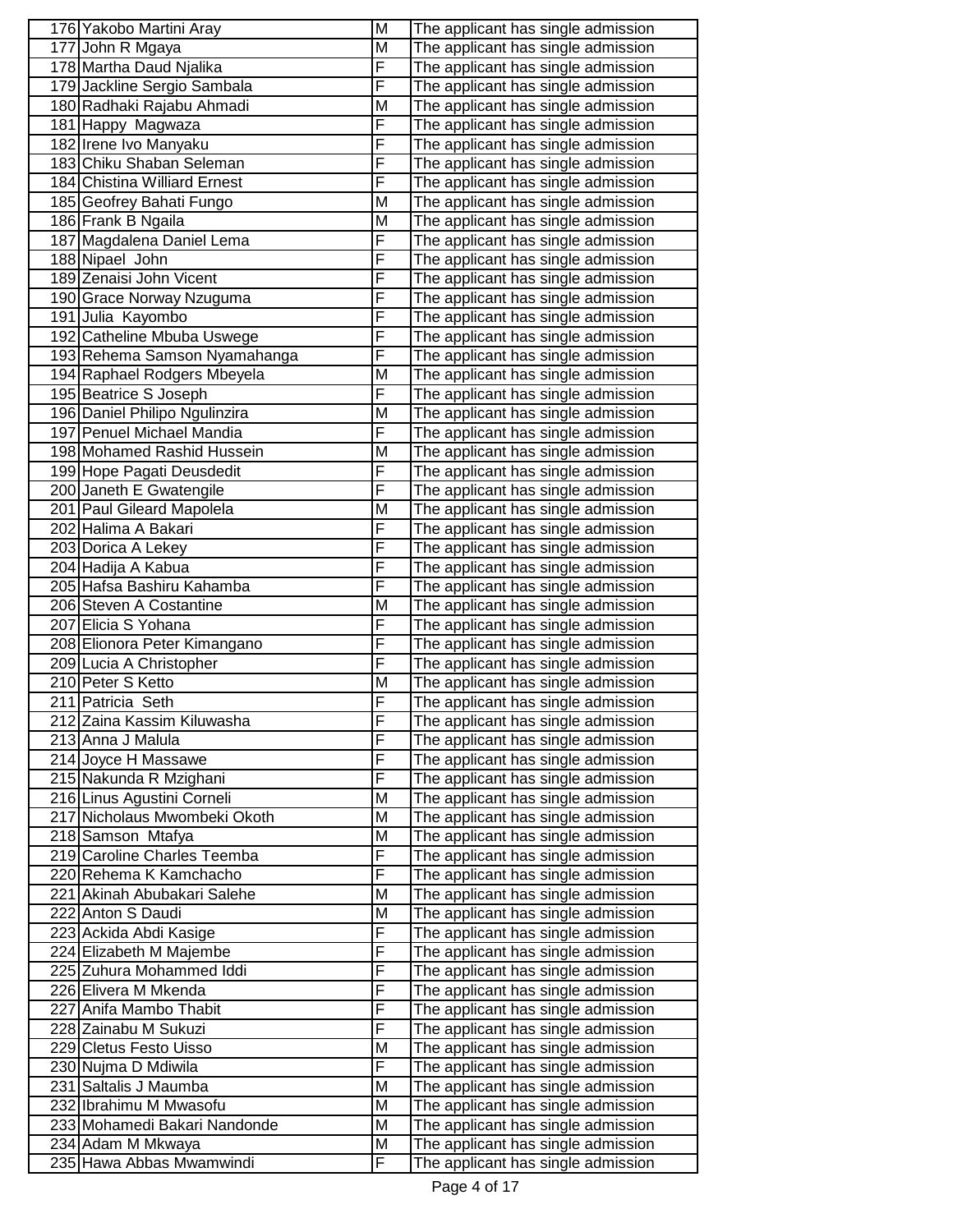| 236 Rodgers G Maguga          | M | The applicant has single admission |
|-------------------------------|---|------------------------------------|
| 237 Gelly G Gerald            | M | The applicant has single admission |
| 238 Zenais D Mtolilo          | F | The applicant has single admission |
| 239 Nanzano Mbwambo           | F | The applicant has single admission |
| 240 Yasinta R Mbazibwa        | F | The applicant has single admission |
| 241 Hadija R Ally             | F | The applicant has single admission |
| 242 Beatice W Mayala          | F | The applicant has single admission |
| 243 Ninkey D Kilawe           | F | The applicant has single admission |
| 244 Nancy Eliapenda Tomitho   | F | The applicant has single admission |
| 245 Faudhia Rashid Suleiman   | F | The applicant has single admission |
| 246 Hadija S Lukinga          | F | The applicant has single admission |
| 247 Marther Bilauli           | F | The applicant has single admission |
| 248 Grace Paulo Oscar         | F | The applicant has single admission |
| 249 Charles S Marandu         | M | The applicant has single admission |
| 250 Regina Mark Kavishe       | F | The applicant has single admission |
| 251 Anjelina Mchele Mahela    | F | The applicant has single admission |
| 252 Ediner Daud Haule         | F | The applicant has single admission |
| 253 Anna Severine Mtei        | F | The applicant has single admission |
| 254 Nasra Abdul Mvungi        | F | The applicant has single admission |
| 255 Salim Mrisho Semuhunge    | M | The applicant has single admission |
| 256 Sharon W Khan             | F | The applicant has single admission |
| 257 Rose Mwangosi             | F | The applicant has single admission |
| 258 Rahel William Sanga       | F | The applicant has single admission |
| 259 Marietha Marato Nyamhanga | F | The applicant has single admission |
| 260 Neriah Niyonkulu Mahwago  | F | The applicant has single admission |
| 261 Cleopa S Mbuluko          | M | The applicant has single admission |
| 262 Zera N Aggrey             | F | The applicant has single admission |
| 263 Jackson Aloyce            | M | The applicant has single admission |
| 264 Rabia R Mrisho            | F | The applicant has single admission |
| 265 Valence E Chuma           | M | The applicant has single admission |
| 266 Collince Rodrick Temu     | M | The applicant has single admission |
| 267 Irene N Willium           | F | The applicant has single admission |
| 268 Severa Jacob Mmanda       | F | The applicant has single admission |
| 269 Twaibu Ally               | M | The applicant has single admission |
| 270 Asmaa Iddy Ramadhani      | F | The applicant has single admission |
| 271 Muhisin J Makuri          | M | The applicant has single admission |
| 272 Ngosabaya M Tori          | ۲ | The applicant has single admission |
| 273 Asia Juma Ngalambu        | F | The applicant has single admission |
| 274 Judith M Shauli           | F | The applicant has single admission |
| 275 Irene Mkaisanga Higiro    | F | The applicant has single admission |
| 276 Jenna Alnazir Hasham      | F | The applicant has single admission |
| 277 Honorata Romani Kiure     | F | The applicant has single admission |
| 278 Kelvin P Mbelwa           | М | The applicant has single admission |
| 279 Sauda O Mbonde            | F | The applicant has single admission |
| 280 Zaidan H Omary            | F | The applicant has single admission |
| 281 Juma A Kigwazo            | M | The applicant has single admission |
| 282 Severina M Minga          | F | The applicant has single admission |
| 283 Neema M Maganda           | F | The applicant has single admission |
| 284 Nisile J Mwakajumilo      | F | The applicant has single admission |
| 285 Bonna Emanuel Mboya       | F | The applicant has single admission |
| 286 Grace Athman Raymond      | F | The applicant has single admission |
| 287 Mgesi William Nyaruberi   | F | The applicant has single admission |
| 288 Lilian Chigela            | F | The applicant has single admission |
| 289 Diana Aloyce              | F | The applicant has single admission |
| 290 Asia Saidy Hassan         | F | The applicant has single admission |
| 291 Miriam Deus Mjatta        | F | The applicant has single admission |
| 292 Edwin James               | M | The applicant has single admission |
| 293 Berthar D Lazaro          | F | The applicant has single admission |
| 294 Matha Gelas Jonas         | F | The applicant has single admission |
| 295 Cecylia A Mwandenuka      | F | The applicant has single admission |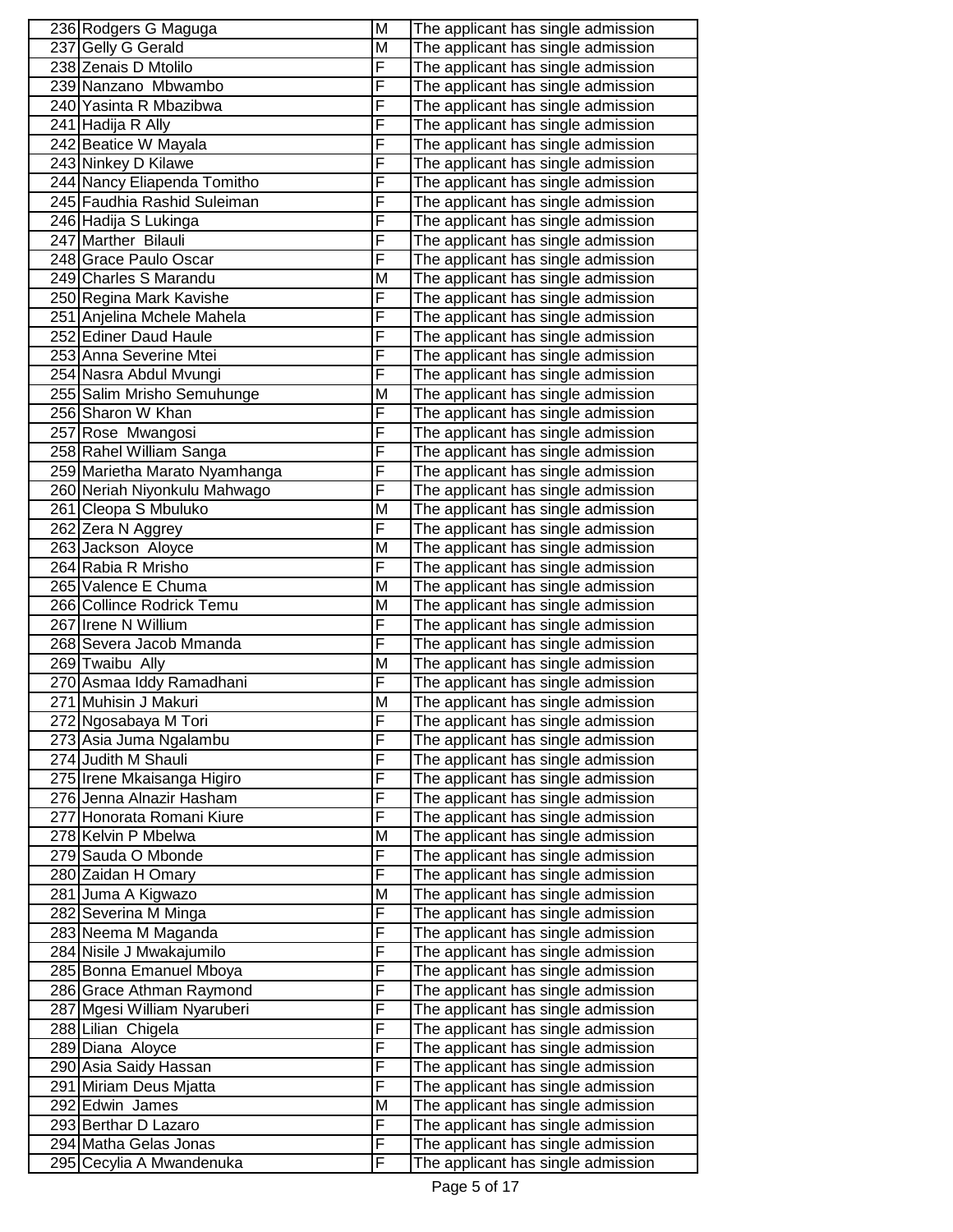| 296 Stella Shillagi                            | $\overline{F}$ | The applicant has single admission                                       |
|------------------------------------------------|----------------|--------------------------------------------------------------------------|
| 297 Nanzia Kazani Mhina                        | $\overline{F}$ | The applicant has single admission                                       |
| 298 Husna Wilbert Mwambelo                     | F              | The applicant has single admission                                       |
| 299 Emma Kilomongaswa                          | F              | The applicant has single admission                                       |
| 300 Brayson Samwel Mbwambo                     | M              | The applicant has single admission                                       |
| 301 Cecilia J Mwende                           | F              | The applicant has single admission                                       |
| 302 Clena Shaibu Mahenge                       | F              | The applicant has single admission                                       |
| 303 Loveness Ebenezer Shirima                  | F              | The applicant has single admission                                       |
| 304 Faraja P Nassoro                           | F              | The applicant has single admission                                       |
| 305 Winfrida Mposo Ngecha                      | $\overline{F}$ | The applicant has single admission                                       |
| 306 Anifa Yazidu Pikiri                        | F              | The applicant has single admission                                       |
| 307 Ashura Said Lema                           | F              | The applicant has single admission                                       |
| 308 David M Masaka                             | M              | The applicant has single admission                                       |
| 309 Euphrasia Germanus Mbepera                 | F              | The applicant has single admission                                       |
| 310 Abubakari Mohamed Joho                     | M              | The applicant has single admission                                       |
| 311 Mgore J Matage                             | F              | The applicant has single admission                                       |
| 312 Fatuma Juma Ally                           | F              | The applicant has single admission                                       |
| 313 Fatuma H Ndunguru                          | F              | The applicant has single admission                                       |
| 314 Grace Petro Mgonja                         | F              | The applicant has single admission                                       |
| 315 Tausi Juma Kibendera                       | F              | The applicant has single admission                                       |
| 316 Fat-hia Jacob Miruru                       | F              | The applicant has single admission                                       |
| 317 Rukia L Maugo                              | F              | The applicant has single admission                                       |
| 318 Gloria G Duma                              | F              | The applicant has single admission                                       |
| 319 Simon Banige Kavako                        | M              | The applicant has single admission                                       |
| 320 Helen J Njau                               | F              | The applicant has single admission                                       |
| 321 Witnes S Chimgege                          | F              |                                                                          |
| 322 Gracia A Kanemela                          | F              | The applicant has single admission                                       |
|                                                | F              | The applicant has single admission                                       |
| 323 Grace Ally Makoba                          | F              | The applicant has single admission                                       |
| 324 Nancy M Irunde<br>325 Yohana Ally Lubarati | M              | The applicant has single admission<br>The applicant has single admission |
| 326 Emmanuel January Turuka                    | M              | The applicant has single admission                                       |
| 327 Siwema Cosmas                              | F              | The applicant has single admission                                       |
| 328 Suzana Linus Mbaruku                       | F              | The applicant has single admission                                       |
| 329 Juliana M Mathias                          | F              | The applicant has single admission                                       |
| 330 Imakulata Bartimayo Kolowa                 | F              | The applicant has single admission                                       |
| 331 Stivini Salum Exavery                      | M              | The applicant has single admission                                       |
| 332 Khadija Y Shilla                           | ۲              | The applicant has single admission                                       |
| 333 Mary L Mwakajungwa                         | F              | The applicant has single admission                                       |
| 334 Theodora William Thadeo                    | F              | The applicant has single admission                                       |
| 335 Vanessa P Paulo                            | F              | The applicant has single admission                                       |
| 336 Alpha Raymond Nkendyanoni                  | M              | The applicant has single admission                                       |
| 337 Gloria Godfrey Swai                        | F              | The applicant has single admission                                       |
| 338 Elias Mwijarubi Razalo                     | M              | The applicant has single admission                                       |
| 339 Sofia Jumanne Idd                          | F              | The applicant has single admission                                       |
| 340 Rehema Saidi Selemani                      | F              | The applicant has single admission                                       |
| 341 Neema J Malima                             | F              | The applicant has single admission                                       |
| 342 Rowland Gasper Mushi                       | M              | The applicant has single admission                                       |
| 343 Boniphace Apafra Tesha                     | M              | The applicant has single admission                                       |
| 344 Diana O Ulomi                              | F              | The applicant has single admission                                       |
| 345 Husna S Kombo                              | F              | The applicant has single admission                                       |
| 346 Winnie Shadrack Naftal                     | F              | The applicant has single admission                                       |
| 347 Catherine Kefas Mollel                     | F              | The applicant has single admission                                       |
| 348 Maria A Singano                            | F              | The applicant has single admission                                       |
| 349 Nasra M Rajabu                             | F              | The applicant has single admission                                       |
| 350 Leila K Msosa                              | F              | The applicant has single admission                                       |
| 351 Felix Hassan                               | M              | The applicant has single admission                                       |
| 352 Meryline Denis Zimbeiya                    | F              | The applicant has single admission                                       |
| 353 Catherine D Mndeme                         | F              | The applicant has single admission                                       |
| 354 Janeth J Mbwambo                           | F              | The applicant has single admission                                       |
| 355 Agnetha Thomas Kahesha                     | F              |                                                                          |
|                                                |                | The applicant has single admission                                       |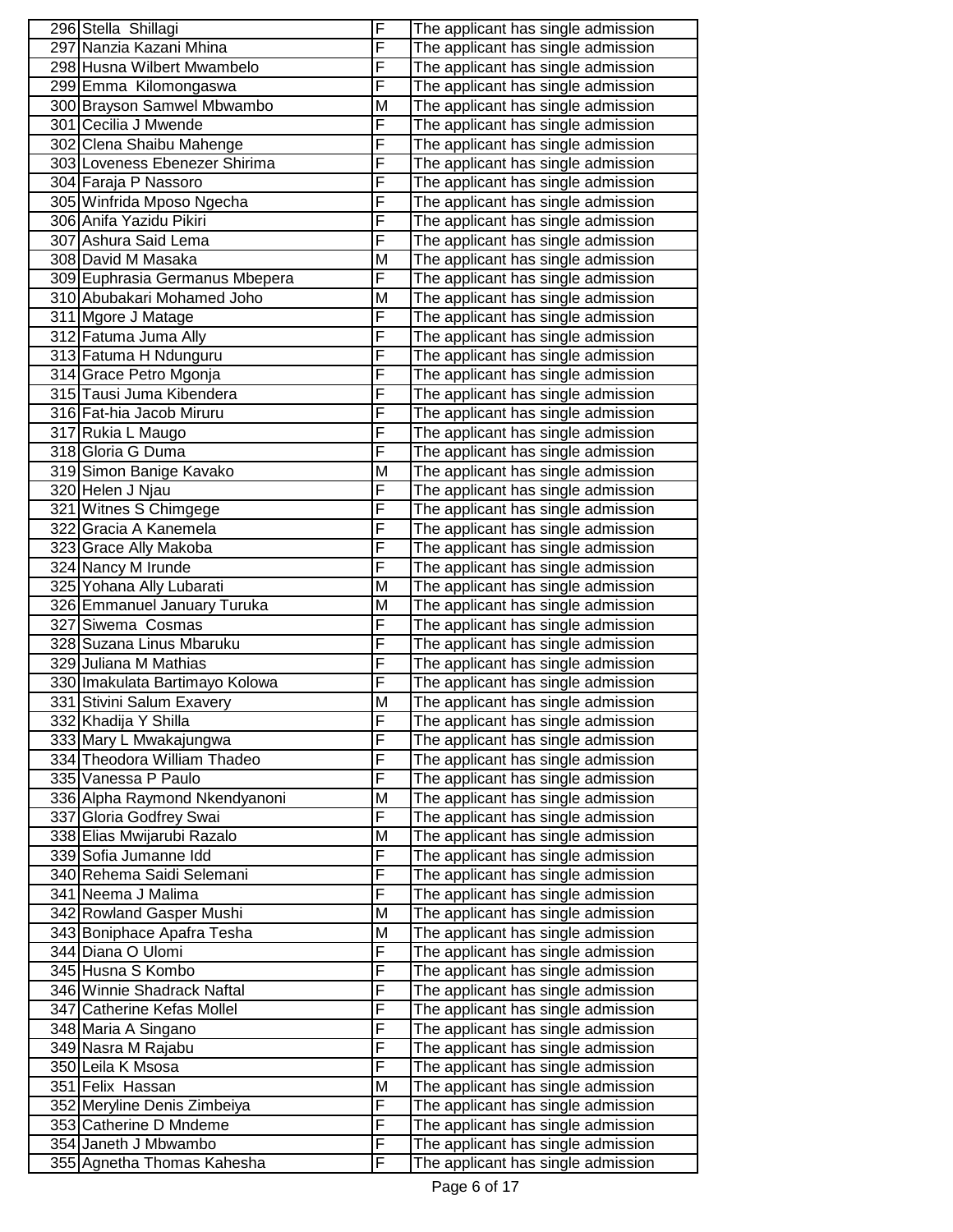| 356 Devotha Evelin Chale        | F | The applicant has single admission |
|---------------------------------|---|------------------------------------|
| 357 Amos F Julius               | М | The applicant has single admission |
| 358 Muhidini H Zongo            | м | The applicant has single admission |
| 359 Regius Respickius           | м | The applicant has single admission |
| 360 Theresia Norberth Malihela  | F | The applicant has single admission |
| 361 Zulfa Farouk Juma           | F | The applicant has single admission |
| 362 Irene Muhuliza Alexander    | F | The applicant has single admission |
| 363 Shafii Nurudini Chibwana    | Μ | The applicant has single admission |
| 364 Nicholous Duma              | м | The applicant has single admission |
| 365 Amina Muhibu Ajaba          | F | The applicant has single admission |
| 366 Magdalena Richard Kizinga   | F | The applicant has single admission |
| 367 Anton Sigfrid Temba         | м | The applicant has single admission |
| 368 Emmanuel Denis Merengo      | м | The applicant has single admission |
| 369 Elizabeth E Sadick          | F | The applicant has single admission |
| 370 Anna Job                    | F | The applicant has single admission |
| 371 Neema J Sariah              | F | The applicant has single admission |
| 372 Rennyfrida Valentine Safari | F | The applicant has single admission |
| 373 Ester J Swai                | F | The applicant has single admission |

## **SELECTION STATUS FOR BACHELOR DEGREE IN HUMAN RESOURCE**

| <b>MANAGEMENT</b> |  |  |
|-------------------|--|--|
|-------------------|--|--|

| S/No | <b>Applicant Name</b>     | <b>Sex</b> | <b>TCU Description</b>             |
|------|---------------------------|------------|------------------------------------|
|      | 1 Samha A Said            | F          | The applicant has single admission |
|      | 2 Christopher M Irimba    | М          | The applicant has single admission |
|      | 3 Mwamvua Issah Kassim    | F          | The applicant has single admission |
|      | 4 Ritha Raymond Clemence  | F          | The applicant has single admission |
|      | 5 Grace P Obassy          | F          | The applicant has single admission |
|      | 6 Karimu Abdallah         | M          | The applicant has single admission |
|      | 7 Joseph Saanane          | M          | The applicant has single admission |
|      | 8 Doroth Hilaly           | F          | The applicant has single admission |
|      | 9 Zaituni Ngambi          | F          | The applicant has single admission |
|      | 10 Ali S Litami           | M          | The applicant has single admission |
|      | 11 Eva L Shayo            | F          | The applicant has single admission |
|      | 12 Rehema Moris           | F          | The applicant has single admission |
|      | 13 Jasmine M Maumba       | F          | The applicant has single admission |
|      | 14 Fatma K Khalfan        | F          | The applicant has single admission |
|      | 15 Grace Dickson          | F          | The applicant has single admission |
|      | 16 Jamila Rashid          | F          | The applicant has single admission |
|      | 17 Tumain K Ndelwa        | F          | The applicant has single admission |
|      | 18 Lilian Filberti Ringia | F          | The applicant has single admission |
|      | 19 Chanoa K Mwanga        | F          | The applicant has single admission |
|      | 20 Rovitha Peter Mlekwa   | F          | The applicant has single admission |
|      | 21 Synethear Obote Haule  | F          | The applicant has single admission |
|      | 22 Aisha I Kingu          | F          | The applicant has single admission |
|      | 23 Stephen G Danda        | M          | The applicant has single admission |
|      | 24 Aisha S Nassoro        | F          | The applicant has single admission |
|      | 25 Naice Sudi Ushaki      | F          | The applicant has single admission |
|      | 26 Nasma Yussuph Mohamedi | F          | The applicant has single admission |
|      | 27 Tausi Majid Yugene     | F          | The applicant has single admission |
|      | 28 Mahmoud Kassim Mahmoud | M          | The applicant has single admission |
|      | 29 Zainabu Seleman Shaban | F          | The applicant has single admission |
|      | 30 Safiel S Gadiel        | M          | The applicant has single admission |
|      | 31 Diana E Msemwa         | F          | The applicant has single admission |
|      | 32 Evelyne Monga          | F          | The applicant has single admission |
|      | 33 Evaline Manswet Msangi | F          | The applicant has single admission |
|      | 34 Hawa B Enock           | F          | The applicant has single admission |
|      | 35 Salome Joel Shisha     | F          | The applicant has single admission |
|      | 36 Nusurat Yahaya Kitojo  | F          | The applicant has single admission |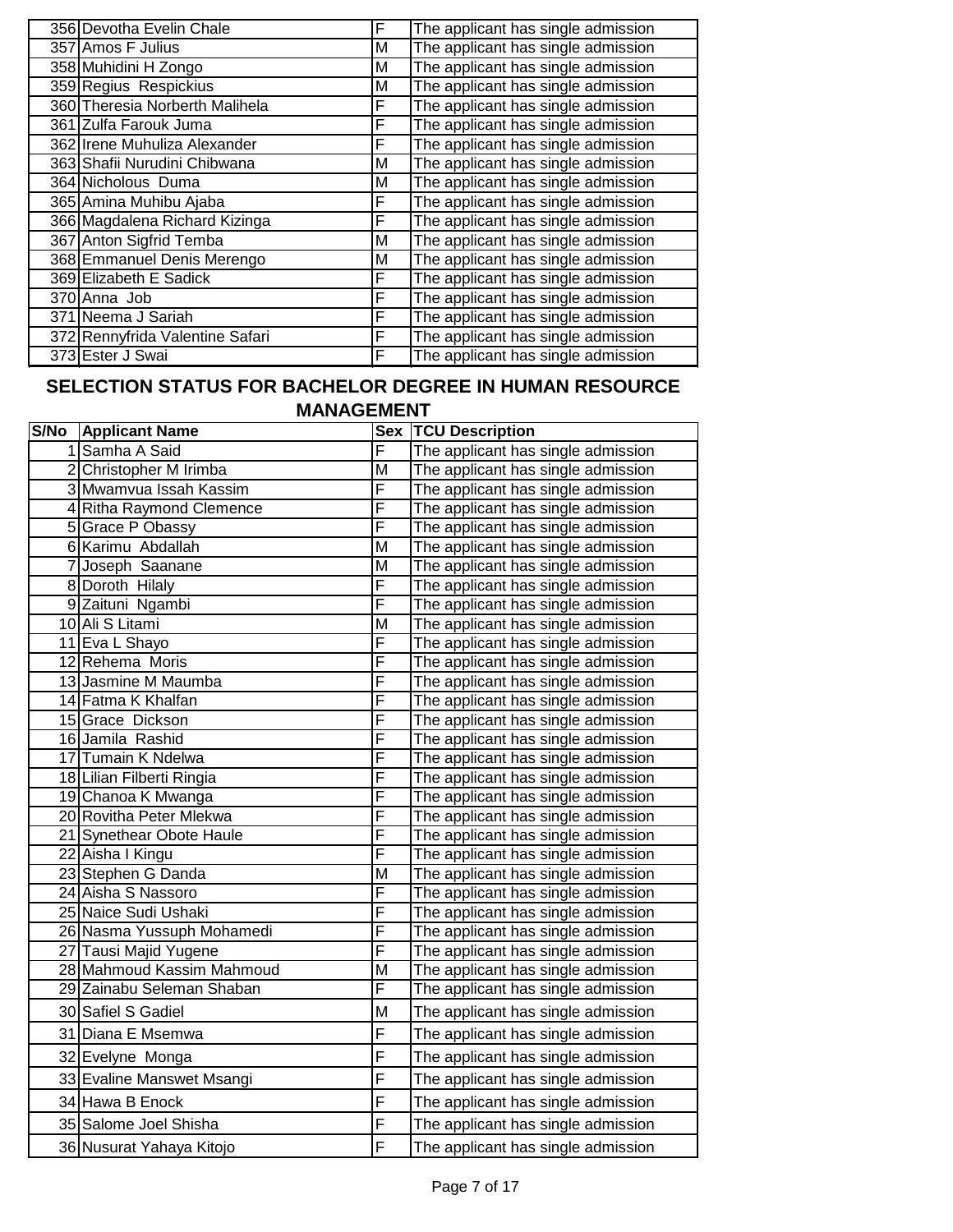| 37 Agnes Nombo                | F | The applicant has single admission |
|-------------------------------|---|------------------------------------|
| 38 Veronika Josephati Nkindwa | F | The applicant has single admission |
| 39 Abubakari Yusuph Mbumbo    | M | The applicant has single admission |
| 40 Mary Mchayano              | F | The applicant has single admission |
| 41 Upendo Alex                | F | The applicant has single admission |
| 42 Deborah Dennis Maumba      | F | The applicant has single admission |
| 43 Anastazia Richard John     | F | The applicant has single admission |
| 44 Sarah W Nkya               | F | The applicant has single admission |
| 45 Deogratias Hongoa          | Μ | The applicant has single admission |
| 46 Revina Moris Muyanja       | F | The applicant has single admission |
| 47 Stephano Betwel Chengula   | M | The applicant has single admission |
| 48 Kurwa Singo Manzimoto      | M | The applicant has single admission |
| 49 Magreth Zephania Mchembe   | F | The applicant has single admission |
| 50 Hussein Maliki             | M | The applicant has single admission |
| 51 Janeth W Hubert            | F | The applicant has single admission |
| 52 Irene Gerald Tarimo        | F | The applicant has single admission |
| 53 Nasra Dunia Hunda          | F | The applicant has single admission |
| 54 Athuman Yassin             | M | The applicant has single admission |
| 55 Winniefrida Paulo Igogo    | F | The applicant has single admission |
| 56 Hosiana Elirehema          | F | The applicant has single admission |
| 57 Josephine P Mbiu           | F | The applicant has single admission |
| 58 Fiona Shukuru Wema         | F | The applicant has single admission |
| 59 Irene Alex Munishi         | F | The applicant has single admission |
| 60 Vivian Beatus Gwaho        | F | The applicant has single admission |
| 61 Janeth Hosea Naman         | F | The applicant has single admission |
| 62 Waminza E. Shunu           | F | The applicant has single admission |
| 63 Nyangi Joseph Wambura      | F | The applicant has single admission |
| 64 Dorika Sadiki Malisa       | F | The applicant has single admission |
| 65 Theresia Sisty Mrema       | F | The applicant has single admission |
| 66 Linda Martine Shirima      | F | The applicant has single admission |
| 67 Huruma Langau              | M | The applicant has single admission |
| 68 Fani Chadali               | F | The applicant has single admission |
| 69 Deosdeditha Makongwa       | F | The applicant has single admission |
| 70 Ester Abdalah Mhehe        | F | The applicant has single admission |
| 71 Winfrida Bernard Shirima   | F | The applicant has single admission |
| 72 Saumu Abu Selemani         | F | The applicant has single admission |
| 73 Grace Josiah Mkambilwa     | F | The applicant has single admission |
| 74 Estelina Patrick Pius      | F | The applicant has single admission |
| 75 Kigoda Ramadhan Kigoda     | M | The applicant has single admission |
| 76 Gabriel M Magusu           | M | The applicant has single admission |
| 77 Rehema J Mulile            | F | The applicant has single admission |
| 78 Salma R Matalasa           | F | The applicant has single admission |
| 79 Martha Nzala Sangule       | F | The applicant has single admission |
| 80 Fatma A Mbarak             | F | The applicant has single admission |
| 81 Wema M Kibona              | F | The applicant has single admission |
| 82 Swaumu Ally Kisesa         | F | The applicant has single admission |
| 83 Reinfrida Vicent Chijinga  | F | The applicant has single admission |
| 84 Farida Hasani Abdala       | F | The applicant has single admission |
| 85 Willihelimina A Kasubi     | F | The applicant has single admission |
| 86 Asha S Selemani            | F | The applicant has single admission |
| 87 Freda G Mwabulili          | F | The applicant has single admission |
|                               |   |                                    |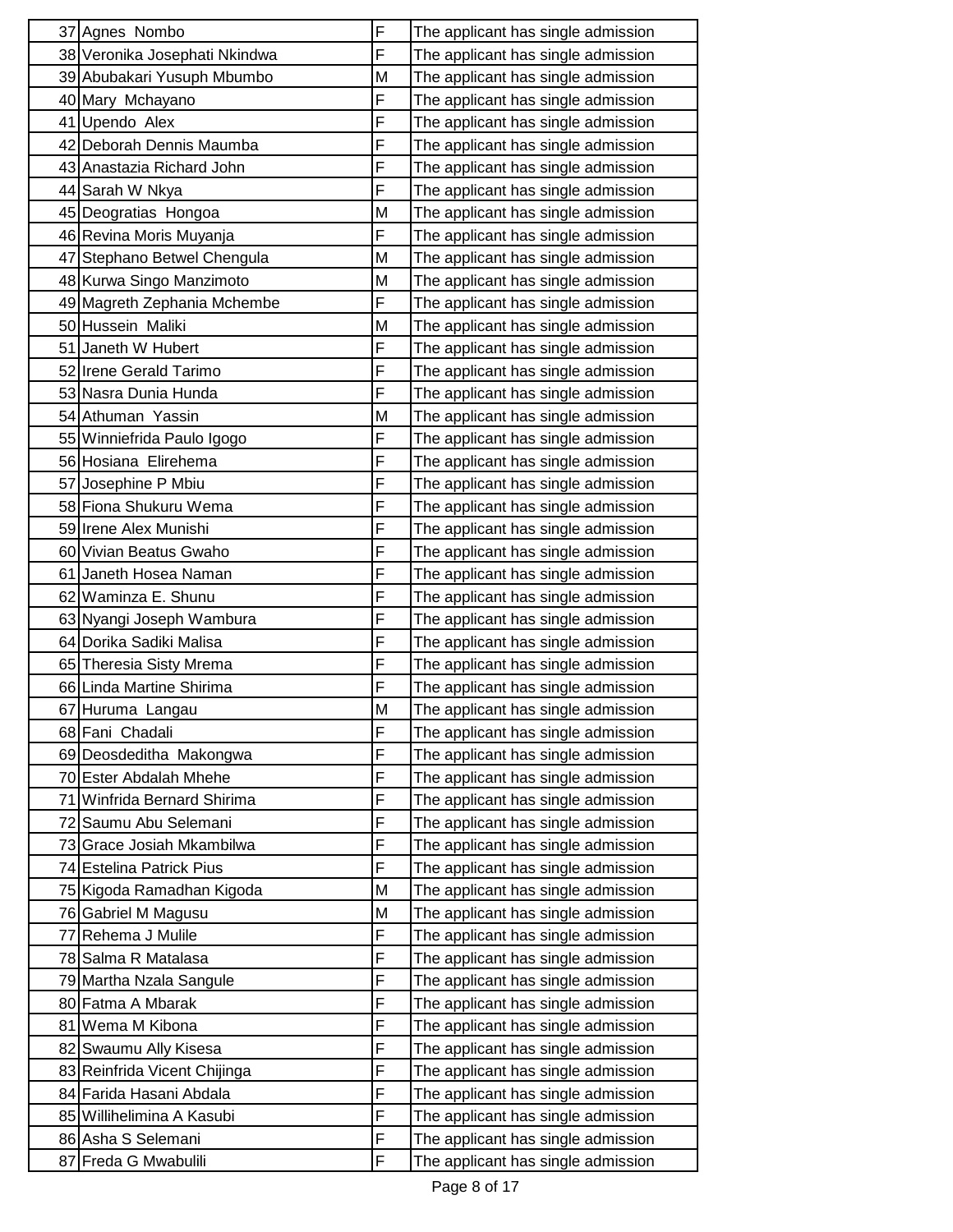| F<br>89 Mungele P Joseph<br>The applicant has single admission<br>F<br>90 Nusra A Salum<br>The applicant has single admission<br>91 Edwin Hendry Malingila<br>M<br>The applicant has single admission<br>M<br>92 Manase Barnabas<br>The applicant has single admission<br>93 Ibrahim Mdimu Msangi<br>M<br>The applicant has single admission<br>F<br>94 Anna A Mwakajoka<br>The applicant has single admission<br>F<br>95 Mariam Mohamed<br>The applicant has single admission<br>F<br>96 Elizabeth F John<br>The applicant has single admission<br>M<br>97 Samson G Yuta<br>The applicant has single admission<br>98 Sefu Isihaka Sefu<br>M<br>The applicant has single admission<br>F<br>99 Dorcus Yusuph Hosea<br>The applicant has single admission<br>100 Victor N Mwanjelile<br>M<br>The applicant has single admission<br>F<br>101 Monalisa Mganga<br>The applicant has single admission<br>102 Omary Mussa Alhaj<br>M<br>The applicant has single admission<br>103 Johnson Gervas John<br>M<br>The applicant has single admission<br>F<br>104 Rosemary Bryson<br>The applicant has single admission<br>F<br>105 Angel Burton Nyerema<br>The applicant has single admission<br>106 Abbasi K Kitwana<br>M<br>The applicant has single admission<br>F<br>107 Lineth Atieno Thomas<br>The applicant has single admission<br>F<br>108 Penina Peter Pankras<br>The applicant has single admission<br>F<br>109 Ester Josia Magulu<br>The applicant has single admission<br>F<br>110 Emmanuela F Ereney<br>The applicant has single admission<br>F<br>111 Rahma Munisi<br>The applicant has single admission<br>F<br>112 Fathiya Ibrahim Hussein<br>The applicant has single admission<br>113 Petro Siwizan Haule<br>M<br>The applicant has single admission<br>114 Azard Mahamoud Lusenene<br>M<br>The applicant has single admission<br>F<br>115 Mariaclara Joseph Mbuya<br>The applicant has single admission<br>F<br>116 Noela Simeo<br>The applicant has single admission<br>117 Amani Fanuel Elieza<br>M<br>The applicant has single admission<br>F<br>118 Ronicamec Michael<br>The applicant has single admission<br>F<br>119 Emanuela D Ammo<br>The applicant has single admission<br>F<br>120 Zaina A Makubi<br>The applicant has single admission<br>M<br>The applicant has single admission<br>121 Regani Rojasi Kisamo<br>122 William E Ambele<br>M<br>The applicant has single admission<br>F<br>123 Johari Waziri Kilundumya<br>The applicant has single admission<br>F<br>124 Gladness N Mwamwaja<br>The applicant has single admission<br>F<br>125 Bernadetha Tumaini Richard<br>The applicant has single admission<br>126 Alphonce Joseph Kipanta<br>M<br>The applicant has single admission<br>127 Ian B Kowinga<br>M<br>The applicant has single admission<br>F<br>128 Farida K Abdallah<br>The applicant has single admission<br>129 Awadhi Mohamed Awadhi<br>M<br>The applicant has single admission<br>M<br>130 Denis Majige Alex<br>The applicant has single admission<br>131 Joseph Ernest Mhando<br>M<br>The applicant has single admission<br>M<br>132 Gerson C Madihi<br>The applicant has single admission<br>F<br>133 Sabrina P Maziku<br>The applicant has single admission<br>F<br>134 Pulkeria Fratern Kwahhison<br>The applicant has single admission<br>F<br>135 Lucy Hillary Ngowi<br>The applicant has single admission<br>136 Ibrahim Haruna Malanja<br>M<br>The applicant has single admission<br>F<br>137 Neema D Ntisy<br>The applicant has single admission<br>F<br>138 Sara Ezekiel Petro<br>The applicant has single admission | 88 Esta Gerald Sanga | F | The applicant has single admission |
|---------------------------------------------------------------------------------------------------------------------------------------------------------------------------------------------------------------------------------------------------------------------------------------------------------------------------------------------------------------------------------------------------------------------------------------------------------------------------------------------------------------------------------------------------------------------------------------------------------------------------------------------------------------------------------------------------------------------------------------------------------------------------------------------------------------------------------------------------------------------------------------------------------------------------------------------------------------------------------------------------------------------------------------------------------------------------------------------------------------------------------------------------------------------------------------------------------------------------------------------------------------------------------------------------------------------------------------------------------------------------------------------------------------------------------------------------------------------------------------------------------------------------------------------------------------------------------------------------------------------------------------------------------------------------------------------------------------------------------------------------------------------------------------------------------------------------------------------------------------------------------------------------------------------------------------------------------------------------------------------------------------------------------------------------------------------------------------------------------------------------------------------------------------------------------------------------------------------------------------------------------------------------------------------------------------------------------------------------------------------------------------------------------------------------------------------------------------------------------------------------------------------------------------------------------------------------------------------------------------------------------------------------------------------------------------------------------------------------------------------------------------------------------------------------------------------------------------------------------------------------------------------------------------------------------------------------------------------------------------------------------------------------------------------------------------------------------------------------------------------------------------------------------------------------------------------------------------------------------------------------------------------------------------------------------------------------------------------------------------------------------------------------------------------------------------------------------------------------------------------------------------------------------------------------------------------------|----------------------|---|------------------------------------|
|                                                                                                                                                                                                                                                                                                                                                                                                                                                                                                                                                                                                                                                                                                                                                                                                                                                                                                                                                                                                                                                                                                                                                                                                                                                                                                                                                                                                                                                                                                                                                                                                                                                                                                                                                                                                                                                                                                                                                                                                                                                                                                                                                                                                                                                                                                                                                                                                                                                                                                                                                                                                                                                                                                                                                                                                                                                                                                                                                                                                                                                                                                                                                                                                                                                                                                                                                                                                                                                                                                                                                                           |                      |   |                                    |
|                                                                                                                                                                                                                                                                                                                                                                                                                                                                                                                                                                                                                                                                                                                                                                                                                                                                                                                                                                                                                                                                                                                                                                                                                                                                                                                                                                                                                                                                                                                                                                                                                                                                                                                                                                                                                                                                                                                                                                                                                                                                                                                                                                                                                                                                                                                                                                                                                                                                                                                                                                                                                                                                                                                                                                                                                                                                                                                                                                                                                                                                                                                                                                                                                                                                                                                                                                                                                                                                                                                                                                           |                      |   |                                    |
|                                                                                                                                                                                                                                                                                                                                                                                                                                                                                                                                                                                                                                                                                                                                                                                                                                                                                                                                                                                                                                                                                                                                                                                                                                                                                                                                                                                                                                                                                                                                                                                                                                                                                                                                                                                                                                                                                                                                                                                                                                                                                                                                                                                                                                                                                                                                                                                                                                                                                                                                                                                                                                                                                                                                                                                                                                                                                                                                                                                                                                                                                                                                                                                                                                                                                                                                                                                                                                                                                                                                                                           |                      |   |                                    |
|                                                                                                                                                                                                                                                                                                                                                                                                                                                                                                                                                                                                                                                                                                                                                                                                                                                                                                                                                                                                                                                                                                                                                                                                                                                                                                                                                                                                                                                                                                                                                                                                                                                                                                                                                                                                                                                                                                                                                                                                                                                                                                                                                                                                                                                                                                                                                                                                                                                                                                                                                                                                                                                                                                                                                                                                                                                                                                                                                                                                                                                                                                                                                                                                                                                                                                                                                                                                                                                                                                                                                                           |                      |   |                                    |
|                                                                                                                                                                                                                                                                                                                                                                                                                                                                                                                                                                                                                                                                                                                                                                                                                                                                                                                                                                                                                                                                                                                                                                                                                                                                                                                                                                                                                                                                                                                                                                                                                                                                                                                                                                                                                                                                                                                                                                                                                                                                                                                                                                                                                                                                                                                                                                                                                                                                                                                                                                                                                                                                                                                                                                                                                                                                                                                                                                                                                                                                                                                                                                                                                                                                                                                                                                                                                                                                                                                                                                           |                      |   |                                    |
|                                                                                                                                                                                                                                                                                                                                                                                                                                                                                                                                                                                                                                                                                                                                                                                                                                                                                                                                                                                                                                                                                                                                                                                                                                                                                                                                                                                                                                                                                                                                                                                                                                                                                                                                                                                                                                                                                                                                                                                                                                                                                                                                                                                                                                                                                                                                                                                                                                                                                                                                                                                                                                                                                                                                                                                                                                                                                                                                                                                                                                                                                                                                                                                                                                                                                                                                                                                                                                                                                                                                                                           |                      |   |                                    |
|                                                                                                                                                                                                                                                                                                                                                                                                                                                                                                                                                                                                                                                                                                                                                                                                                                                                                                                                                                                                                                                                                                                                                                                                                                                                                                                                                                                                                                                                                                                                                                                                                                                                                                                                                                                                                                                                                                                                                                                                                                                                                                                                                                                                                                                                                                                                                                                                                                                                                                                                                                                                                                                                                                                                                                                                                                                                                                                                                                                                                                                                                                                                                                                                                                                                                                                                                                                                                                                                                                                                                                           |                      |   |                                    |
|                                                                                                                                                                                                                                                                                                                                                                                                                                                                                                                                                                                                                                                                                                                                                                                                                                                                                                                                                                                                                                                                                                                                                                                                                                                                                                                                                                                                                                                                                                                                                                                                                                                                                                                                                                                                                                                                                                                                                                                                                                                                                                                                                                                                                                                                                                                                                                                                                                                                                                                                                                                                                                                                                                                                                                                                                                                                                                                                                                                                                                                                                                                                                                                                                                                                                                                                                                                                                                                                                                                                                                           |                      |   |                                    |
|                                                                                                                                                                                                                                                                                                                                                                                                                                                                                                                                                                                                                                                                                                                                                                                                                                                                                                                                                                                                                                                                                                                                                                                                                                                                                                                                                                                                                                                                                                                                                                                                                                                                                                                                                                                                                                                                                                                                                                                                                                                                                                                                                                                                                                                                                                                                                                                                                                                                                                                                                                                                                                                                                                                                                                                                                                                                                                                                                                                                                                                                                                                                                                                                                                                                                                                                                                                                                                                                                                                                                                           |                      |   |                                    |
|                                                                                                                                                                                                                                                                                                                                                                                                                                                                                                                                                                                                                                                                                                                                                                                                                                                                                                                                                                                                                                                                                                                                                                                                                                                                                                                                                                                                                                                                                                                                                                                                                                                                                                                                                                                                                                                                                                                                                                                                                                                                                                                                                                                                                                                                                                                                                                                                                                                                                                                                                                                                                                                                                                                                                                                                                                                                                                                                                                                                                                                                                                                                                                                                                                                                                                                                                                                                                                                                                                                                                                           |                      |   |                                    |
|                                                                                                                                                                                                                                                                                                                                                                                                                                                                                                                                                                                                                                                                                                                                                                                                                                                                                                                                                                                                                                                                                                                                                                                                                                                                                                                                                                                                                                                                                                                                                                                                                                                                                                                                                                                                                                                                                                                                                                                                                                                                                                                                                                                                                                                                                                                                                                                                                                                                                                                                                                                                                                                                                                                                                                                                                                                                                                                                                                                                                                                                                                                                                                                                                                                                                                                                                                                                                                                                                                                                                                           |                      |   |                                    |
|                                                                                                                                                                                                                                                                                                                                                                                                                                                                                                                                                                                                                                                                                                                                                                                                                                                                                                                                                                                                                                                                                                                                                                                                                                                                                                                                                                                                                                                                                                                                                                                                                                                                                                                                                                                                                                                                                                                                                                                                                                                                                                                                                                                                                                                                                                                                                                                                                                                                                                                                                                                                                                                                                                                                                                                                                                                                                                                                                                                                                                                                                                                                                                                                                                                                                                                                                                                                                                                                                                                                                                           |                      |   |                                    |
|                                                                                                                                                                                                                                                                                                                                                                                                                                                                                                                                                                                                                                                                                                                                                                                                                                                                                                                                                                                                                                                                                                                                                                                                                                                                                                                                                                                                                                                                                                                                                                                                                                                                                                                                                                                                                                                                                                                                                                                                                                                                                                                                                                                                                                                                                                                                                                                                                                                                                                                                                                                                                                                                                                                                                                                                                                                                                                                                                                                                                                                                                                                                                                                                                                                                                                                                                                                                                                                                                                                                                                           |                      |   |                                    |
|                                                                                                                                                                                                                                                                                                                                                                                                                                                                                                                                                                                                                                                                                                                                                                                                                                                                                                                                                                                                                                                                                                                                                                                                                                                                                                                                                                                                                                                                                                                                                                                                                                                                                                                                                                                                                                                                                                                                                                                                                                                                                                                                                                                                                                                                                                                                                                                                                                                                                                                                                                                                                                                                                                                                                                                                                                                                                                                                                                                                                                                                                                                                                                                                                                                                                                                                                                                                                                                                                                                                                                           |                      |   |                                    |
|                                                                                                                                                                                                                                                                                                                                                                                                                                                                                                                                                                                                                                                                                                                                                                                                                                                                                                                                                                                                                                                                                                                                                                                                                                                                                                                                                                                                                                                                                                                                                                                                                                                                                                                                                                                                                                                                                                                                                                                                                                                                                                                                                                                                                                                                                                                                                                                                                                                                                                                                                                                                                                                                                                                                                                                                                                                                                                                                                                                                                                                                                                                                                                                                                                                                                                                                                                                                                                                                                                                                                                           |                      |   |                                    |
|                                                                                                                                                                                                                                                                                                                                                                                                                                                                                                                                                                                                                                                                                                                                                                                                                                                                                                                                                                                                                                                                                                                                                                                                                                                                                                                                                                                                                                                                                                                                                                                                                                                                                                                                                                                                                                                                                                                                                                                                                                                                                                                                                                                                                                                                                                                                                                                                                                                                                                                                                                                                                                                                                                                                                                                                                                                                                                                                                                                                                                                                                                                                                                                                                                                                                                                                                                                                                                                                                                                                                                           |                      |   |                                    |
|                                                                                                                                                                                                                                                                                                                                                                                                                                                                                                                                                                                                                                                                                                                                                                                                                                                                                                                                                                                                                                                                                                                                                                                                                                                                                                                                                                                                                                                                                                                                                                                                                                                                                                                                                                                                                                                                                                                                                                                                                                                                                                                                                                                                                                                                                                                                                                                                                                                                                                                                                                                                                                                                                                                                                                                                                                                                                                                                                                                                                                                                                                                                                                                                                                                                                                                                                                                                                                                                                                                                                                           |                      |   |                                    |
|                                                                                                                                                                                                                                                                                                                                                                                                                                                                                                                                                                                                                                                                                                                                                                                                                                                                                                                                                                                                                                                                                                                                                                                                                                                                                                                                                                                                                                                                                                                                                                                                                                                                                                                                                                                                                                                                                                                                                                                                                                                                                                                                                                                                                                                                                                                                                                                                                                                                                                                                                                                                                                                                                                                                                                                                                                                                                                                                                                                                                                                                                                                                                                                                                                                                                                                                                                                                                                                                                                                                                                           |                      |   |                                    |
|                                                                                                                                                                                                                                                                                                                                                                                                                                                                                                                                                                                                                                                                                                                                                                                                                                                                                                                                                                                                                                                                                                                                                                                                                                                                                                                                                                                                                                                                                                                                                                                                                                                                                                                                                                                                                                                                                                                                                                                                                                                                                                                                                                                                                                                                                                                                                                                                                                                                                                                                                                                                                                                                                                                                                                                                                                                                                                                                                                                                                                                                                                                                                                                                                                                                                                                                                                                                                                                                                                                                                                           |                      |   |                                    |
|                                                                                                                                                                                                                                                                                                                                                                                                                                                                                                                                                                                                                                                                                                                                                                                                                                                                                                                                                                                                                                                                                                                                                                                                                                                                                                                                                                                                                                                                                                                                                                                                                                                                                                                                                                                                                                                                                                                                                                                                                                                                                                                                                                                                                                                                                                                                                                                                                                                                                                                                                                                                                                                                                                                                                                                                                                                                                                                                                                                                                                                                                                                                                                                                                                                                                                                                                                                                                                                                                                                                                                           |                      |   |                                    |
|                                                                                                                                                                                                                                                                                                                                                                                                                                                                                                                                                                                                                                                                                                                                                                                                                                                                                                                                                                                                                                                                                                                                                                                                                                                                                                                                                                                                                                                                                                                                                                                                                                                                                                                                                                                                                                                                                                                                                                                                                                                                                                                                                                                                                                                                                                                                                                                                                                                                                                                                                                                                                                                                                                                                                                                                                                                                                                                                                                                                                                                                                                                                                                                                                                                                                                                                                                                                                                                                                                                                                                           |                      |   |                                    |
|                                                                                                                                                                                                                                                                                                                                                                                                                                                                                                                                                                                                                                                                                                                                                                                                                                                                                                                                                                                                                                                                                                                                                                                                                                                                                                                                                                                                                                                                                                                                                                                                                                                                                                                                                                                                                                                                                                                                                                                                                                                                                                                                                                                                                                                                                                                                                                                                                                                                                                                                                                                                                                                                                                                                                                                                                                                                                                                                                                                                                                                                                                                                                                                                                                                                                                                                                                                                                                                                                                                                                                           |                      |   |                                    |
|                                                                                                                                                                                                                                                                                                                                                                                                                                                                                                                                                                                                                                                                                                                                                                                                                                                                                                                                                                                                                                                                                                                                                                                                                                                                                                                                                                                                                                                                                                                                                                                                                                                                                                                                                                                                                                                                                                                                                                                                                                                                                                                                                                                                                                                                                                                                                                                                                                                                                                                                                                                                                                                                                                                                                                                                                                                                                                                                                                                                                                                                                                                                                                                                                                                                                                                                                                                                                                                                                                                                                                           |                      |   |                                    |
|                                                                                                                                                                                                                                                                                                                                                                                                                                                                                                                                                                                                                                                                                                                                                                                                                                                                                                                                                                                                                                                                                                                                                                                                                                                                                                                                                                                                                                                                                                                                                                                                                                                                                                                                                                                                                                                                                                                                                                                                                                                                                                                                                                                                                                                                                                                                                                                                                                                                                                                                                                                                                                                                                                                                                                                                                                                                                                                                                                                                                                                                                                                                                                                                                                                                                                                                                                                                                                                                                                                                                                           |                      |   |                                    |
|                                                                                                                                                                                                                                                                                                                                                                                                                                                                                                                                                                                                                                                                                                                                                                                                                                                                                                                                                                                                                                                                                                                                                                                                                                                                                                                                                                                                                                                                                                                                                                                                                                                                                                                                                                                                                                                                                                                                                                                                                                                                                                                                                                                                                                                                                                                                                                                                                                                                                                                                                                                                                                                                                                                                                                                                                                                                                                                                                                                                                                                                                                                                                                                                                                                                                                                                                                                                                                                                                                                                                                           |                      |   |                                    |
|                                                                                                                                                                                                                                                                                                                                                                                                                                                                                                                                                                                                                                                                                                                                                                                                                                                                                                                                                                                                                                                                                                                                                                                                                                                                                                                                                                                                                                                                                                                                                                                                                                                                                                                                                                                                                                                                                                                                                                                                                                                                                                                                                                                                                                                                                                                                                                                                                                                                                                                                                                                                                                                                                                                                                                                                                                                                                                                                                                                                                                                                                                                                                                                                                                                                                                                                                                                                                                                                                                                                                                           |                      |   |                                    |
|                                                                                                                                                                                                                                                                                                                                                                                                                                                                                                                                                                                                                                                                                                                                                                                                                                                                                                                                                                                                                                                                                                                                                                                                                                                                                                                                                                                                                                                                                                                                                                                                                                                                                                                                                                                                                                                                                                                                                                                                                                                                                                                                                                                                                                                                                                                                                                                                                                                                                                                                                                                                                                                                                                                                                                                                                                                                                                                                                                                                                                                                                                                                                                                                                                                                                                                                                                                                                                                                                                                                                                           |                      |   |                                    |
|                                                                                                                                                                                                                                                                                                                                                                                                                                                                                                                                                                                                                                                                                                                                                                                                                                                                                                                                                                                                                                                                                                                                                                                                                                                                                                                                                                                                                                                                                                                                                                                                                                                                                                                                                                                                                                                                                                                                                                                                                                                                                                                                                                                                                                                                                                                                                                                                                                                                                                                                                                                                                                                                                                                                                                                                                                                                                                                                                                                                                                                                                                                                                                                                                                                                                                                                                                                                                                                                                                                                                                           |                      |   |                                    |
|                                                                                                                                                                                                                                                                                                                                                                                                                                                                                                                                                                                                                                                                                                                                                                                                                                                                                                                                                                                                                                                                                                                                                                                                                                                                                                                                                                                                                                                                                                                                                                                                                                                                                                                                                                                                                                                                                                                                                                                                                                                                                                                                                                                                                                                                                                                                                                                                                                                                                                                                                                                                                                                                                                                                                                                                                                                                                                                                                                                                                                                                                                                                                                                                                                                                                                                                                                                                                                                                                                                                                                           |                      |   |                                    |
|                                                                                                                                                                                                                                                                                                                                                                                                                                                                                                                                                                                                                                                                                                                                                                                                                                                                                                                                                                                                                                                                                                                                                                                                                                                                                                                                                                                                                                                                                                                                                                                                                                                                                                                                                                                                                                                                                                                                                                                                                                                                                                                                                                                                                                                                                                                                                                                                                                                                                                                                                                                                                                                                                                                                                                                                                                                                                                                                                                                                                                                                                                                                                                                                                                                                                                                                                                                                                                                                                                                                                                           |                      |   |                                    |
|                                                                                                                                                                                                                                                                                                                                                                                                                                                                                                                                                                                                                                                                                                                                                                                                                                                                                                                                                                                                                                                                                                                                                                                                                                                                                                                                                                                                                                                                                                                                                                                                                                                                                                                                                                                                                                                                                                                                                                                                                                                                                                                                                                                                                                                                                                                                                                                                                                                                                                                                                                                                                                                                                                                                                                                                                                                                                                                                                                                                                                                                                                                                                                                                                                                                                                                                                                                                                                                                                                                                                                           |                      |   |                                    |
|                                                                                                                                                                                                                                                                                                                                                                                                                                                                                                                                                                                                                                                                                                                                                                                                                                                                                                                                                                                                                                                                                                                                                                                                                                                                                                                                                                                                                                                                                                                                                                                                                                                                                                                                                                                                                                                                                                                                                                                                                                                                                                                                                                                                                                                                                                                                                                                                                                                                                                                                                                                                                                                                                                                                                                                                                                                                                                                                                                                                                                                                                                                                                                                                                                                                                                                                                                                                                                                                                                                                                                           |                      |   |                                    |
|                                                                                                                                                                                                                                                                                                                                                                                                                                                                                                                                                                                                                                                                                                                                                                                                                                                                                                                                                                                                                                                                                                                                                                                                                                                                                                                                                                                                                                                                                                                                                                                                                                                                                                                                                                                                                                                                                                                                                                                                                                                                                                                                                                                                                                                                                                                                                                                                                                                                                                                                                                                                                                                                                                                                                                                                                                                                                                                                                                                                                                                                                                                                                                                                                                                                                                                                                                                                                                                                                                                                                                           |                      |   |                                    |
|                                                                                                                                                                                                                                                                                                                                                                                                                                                                                                                                                                                                                                                                                                                                                                                                                                                                                                                                                                                                                                                                                                                                                                                                                                                                                                                                                                                                                                                                                                                                                                                                                                                                                                                                                                                                                                                                                                                                                                                                                                                                                                                                                                                                                                                                                                                                                                                                                                                                                                                                                                                                                                                                                                                                                                                                                                                                                                                                                                                                                                                                                                                                                                                                                                                                                                                                                                                                                                                                                                                                                                           |                      |   |                                    |
|                                                                                                                                                                                                                                                                                                                                                                                                                                                                                                                                                                                                                                                                                                                                                                                                                                                                                                                                                                                                                                                                                                                                                                                                                                                                                                                                                                                                                                                                                                                                                                                                                                                                                                                                                                                                                                                                                                                                                                                                                                                                                                                                                                                                                                                                                                                                                                                                                                                                                                                                                                                                                                                                                                                                                                                                                                                                                                                                                                                                                                                                                                                                                                                                                                                                                                                                                                                                                                                                                                                                                                           |                      |   |                                    |
|                                                                                                                                                                                                                                                                                                                                                                                                                                                                                                                                                                                                                                                                                                                                                                                                                                                                                                                                                                                                                                                                                                                                                                                                                                                                                                                                                                                                                                                                                                                                                                                                                                                                                                                                                                                                                                                                                                                                                                                                                                                                                                                                                                                                                                                                                                                                                                                                                                                                                                                                                                                                                                                                                                                                                                                                                                                                                                                                                                                                                                                                                                                                                                                                                                                                                                                                                                                                                                                                                                                                                                           |                      |   |                                    |
|                                                                                                                                                                                                                                                                                                                                                                                                                                                                                                                                                                                                                                                                                                                                                                                                                                                                                                                                                                                                                                                                                                                                                                                                                                                                                                                                                                                                                                                                                                                                                                                                                                                                                                                                                                                                                                                                                                                                                                                                                                                                                                                                                                                                                                                                                                                                                                                                                                                                                                                                                                                                                                                                                                                                                                                                                                                                                                                                                                                                                                                                                                                                                                                                                                                                                                                                                                                                                                                                                                                                                                           |                      |   |                                    |
|                                                                                                                                                                                                                                                                                                                                                                                                                                                                                                                                                                                                                                                                                                                                                                                                                                                                                                                                                                                                                                                                                                                                                                                                                                                                                                                                                                                                                                                                                                                                                                                                                                                                                                                                                                                                                                                                                                                                                                                                                                                                                                                                                                                                                                                                                                                                                                                                                                                                                                                                                                                                                                                                                                                                                                                                                                                                                                                                                                                                                                                                                                                                                                                                                                                                                                                                                                                                                                                                                                                                                                           |                      |   |                                    |
|                                                                                                                                                                                                                                                                                                                                                                                                                                                                                                                                                                                                                                                                                                                                                                                                                                                                                                                                                                                                                                                                                                                                                                                                                                                                                                                                                                                                                                                                                                                                                                                                                                                                                                                                                                                                                                                                                                                                                                                                                                                                                                                                                                                                                                                                                                                                                                                                                                                                                                                                                                                                                                                                                                                                                                                                                                                                                                                                                                                                                                                                                                                                                                                                                                                                                                                                                                                                                                                                                                                                                                           |                      |   |                                    |
|                                                                                                                                                                                                                                                                                                                                                                                                                                                                                                                                                                                                                                                                                                                                                                                                                                                                                                                                                                                                                                                                                                                                                                                                                                                                                                                                                                                                                                                                                                                                                                                                                                                                                                                                                                                                                                                                                                                                                                                                                                                                                                                                                                                                                                                                                                                                                                                                                                                                                                                                                                                                                                                                                                                                                                                                                                                                                                                                                                                                                                                                                                                                                                                                                                                                                                                                                                                                                                                                                                                                                                           |                      |   |                                    |
|                                                                                                                                                                                                                                                                                                                                                                                                                                                                                                                                                                                                                                                                                                                                                                                                                                                                                                                                                                                                                                                                                                                                                                                                                                                                                                                                                                                                                                                                                                                                                                                                                                                                                                                                                                                                                                                                                                                                                                                                                                                                                                                                                                                                                                                                                                                                                                                                                                                                                                                                                                                                                                                                                                                                                                                                                                                                                                                                                                                                                                                                                                                                                                                                                                                                                                                                                                                                                                                                                                                                                                           |                      |   |                                    |
|                                                                                                                                                                                                                                                                                                                                                                                                                                                                                                                                                                                                                                                                                                                                                                                                                                                                                                                                                                                                                                                                                                                                                                                                                                                                                                                                                                                                                                                                                                                                                                                                                                                                                                                                                                                                                                                                                                                                                                                                                                                                                                                                                                                                                                                                                                                                                                                                                                                                                                                                                                                                                                                                                                                                                                                                                                                                                                                                                                                                                                                                                                                                                                                                                                                                                                                                                                                                                                                                                                                                                                           |                      |   |                                    |
|                                                                                                                                                                                                                                                                                                                                                                                                                                                                                                                                                                                                                                                                                                                                                                                                                                                                                                                                                                                                                                                                                                                                                                                                                                                                                                                                                                                                                                                                                                                                                                                                                                                                                                                                                                                                                                                                                                                                                                                                                                                                                                                                                                                                                                                                                                                                                                                                                                                                                                                                                                                                                                                                                                                                                                                                                                                                                                                                                                                                                                                                                                                                                                                                                                                                                                                                                                                                                                                                                                                                                                           |                      |   |                                    |
|                                                                                                                                                                                                                                                                                                                                                                                                                                                                                                                                                                                                                                                                                                                                                                                                                                                                                                                                                                                                                                                                                                                                                                                                                                                                                                                                                                                                                                                                                                                                                                                                                                                                                                                                                                                                                                                                                                                                                                                                                                                                                                                                                                                                                                                                                                                                                                                                                                                                                                                                                                                                                                                                                                                                                                                                                                                                                                                                                                                                                                                                                                                                                                                                                                                                                                                                                                                                                                                                                                                                                                           |                      |   |                                    |
|                                                                                                                                                                                                                                                                                                                                                                                                                                                                                                                                                                                                                                                                                                                                                                                                                                                                                                                                                                                                                                                                                                                                                                                                                                                                                                                                                                                                                                                                                                                                                                                                                                                                                                                                                                                                                                                                                                                                                                                                                                                                                                                                                                                                                                                                                                                                                                                                                                                                                                                                                                                                                                                                                                                                                                                                                                                                                                                                                                                                                                                                                                                                                                                                                                                                                                                                                                                                                                                                                                                                                                           |                      |   |                                    |
|                                                                                                                                                                                                                                                                                                                                                                                                                                                                                                                                                                                                                                                                                                                                                                                                                                                                                                                                                                                                                                                                                                                                                                                                                                                                                                                                                                                                                                                                                                                                                                                                                                                                                                                                                                                                                                                                                                                                                                                                                                                                                                                                                                                                                                                                                                                                                                                                                                                                                                                                                                                                                                                                                                                                                                                                                                                                                                                                                                                                                                                                                                                                                                                                                                                                                                                                                                                                                                                                                                                                                                           |                      |   |                                    |
|                                                                                                                                                                                                                                                                                                                                                                                                                                                                                                                                                                                                                                                                                                                                                                                                                                                                                                                                                                                                                                                                                                                                                                                                                                                                                                                                                                                                                                                                                                                                                                                                                                                                                                                                                                                                                                                                                                                                                                                                                                                                                                                                                                                                                                                                                                                                                                                                                                                                                                                                                                                                                                                                                                                                                                                                                                                                                                                                                                                                                                                                                                                                                                                                                                                                                                                                                                                                                                                                                                                                                                           |                      |   |                                    |
|                                                                                                                                                                                                                                                                                                                                                                                                                                                                                                                                                                                                                                                                                                                                                                                                                                                                                                                                                                                                                                                                                                                                                                                                                                                                                                                                                                                                                                                                                                                                                                                                                                                                                                                                                                                                                                                                                                                                                                                                                                                                                                                                                                                                                                                                                                                                                                                                                                                                                                                                                                                                                                                                                                                                                                                                                                                                                                                                                                                                                                                                                                                                                                                                                                                                                                                                                                                                                                                                                                                                                                           |                      |   |                                    |
|                                                                                                                                                                                                                                                                                                                                                                                                                                                                                                                                                                                                                                                                                                                                                                                                                                                                                                                                                                                                                                                                                                                                                                                                                                                                                                                                                                                                                                                                                                                                                                                                                                                                                                                                                                                                                                                                                                                                                                                                                                                                                                                                                                                                                                                                                                                                                                                                                                                                                                                                                                                                                                                                                                                                                                                                                                                                                                                                                                                                                                                                                                                                                                                                                                                                                                                                                                                                                                                                                                                                                                           |                      |   |                                    |
|                                                                                                                                                                                                                                                                                                                                                                                                                                                                                                                                                                                                                                                                                                                                                                                                                                                                                                                                                                                                                                                                                                                                                                                                                                                                                                                                                                                                                                                                                                                                                                                                                                                                                                                                                                                                                                                                                                                                                                                                                                                                                                                                                                                                                                                                                                                                                                                                                                                                                                                                                                                                                                                                                                                                                                                                                                                                                                                                                                                                                                                                                                                                                                                                                                                                                                                                                                                                                                                                                                                                                                           |                      |   |                                    |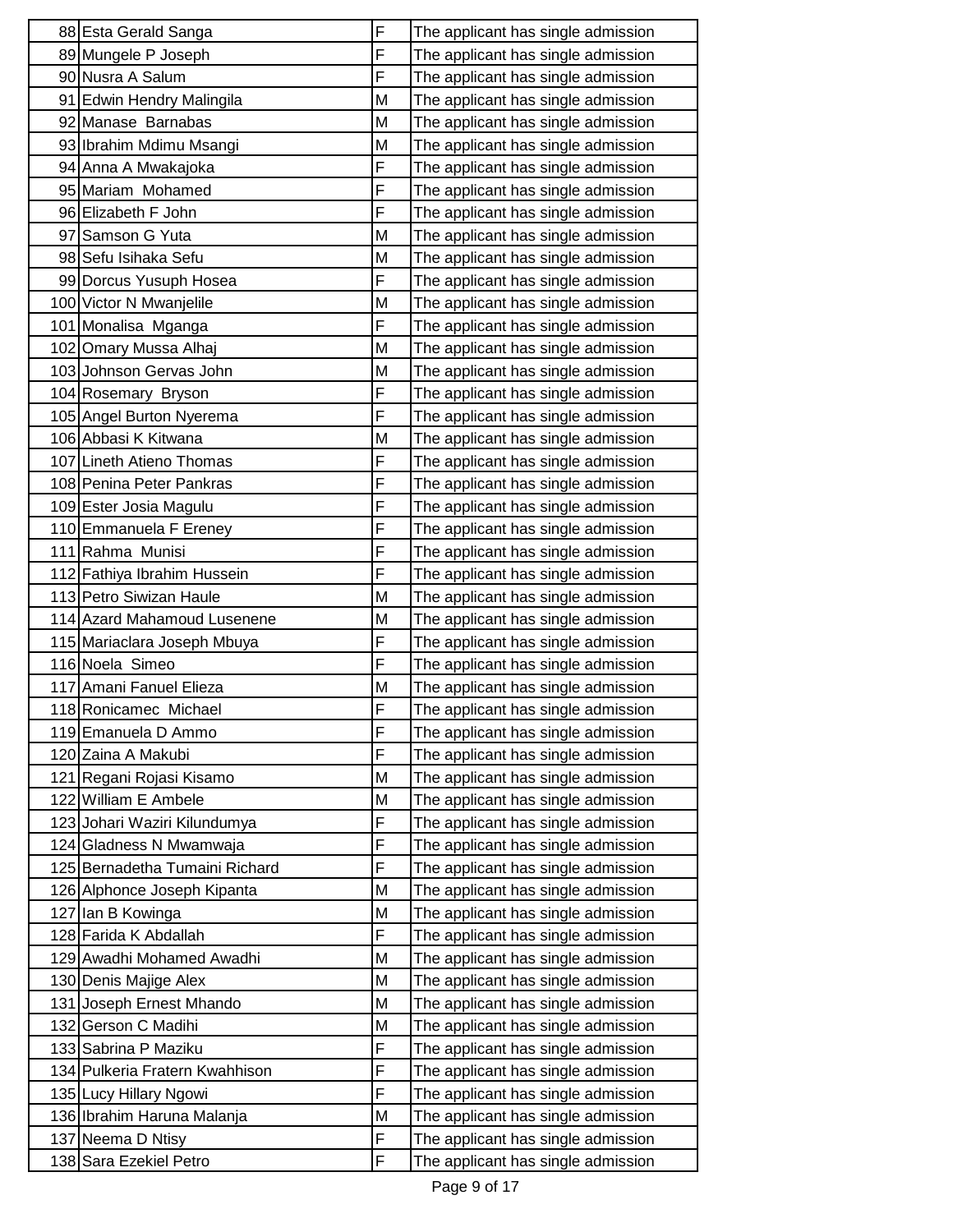| 139 Venance P Shija             | M | The applicant has single admission |
|---------------------------------|---|------------------------------------|
| 140 Dadu Namala Sadru           | F | The applicant has single admission |
| 141 Mohamed Omary Said          | M | The applicant has single admission |
| 142 Patrice John Manase         | M | The applicant has single admission |
| 143 Abdulkarim Salumu Abdallah  | M | The applicant has single admission |
| 144 Neema K Michael             | F | The applicant has single admission |
| 145 Jeny M Alifiston            | F | The applicant has single admission |
| 146 Mussa P Kigombe             | M | The applicant has single admission |
| 147 Dustan R Kamnde             | M | The applicant has single admission |
| 148 Neema Abely Mihila          | F | The applicant has single admission |
| 149 Khulusum Obby Omar          | F | The applicant has single admission |
| 150 Habib Mbarouk               | M | The applicant has single admission |
| 151 Elisha K Japhet             | M | The applicant has single admission |
| 152 Salim Mussa                 | M | The applicant has single admission |
| 153 Salha S Mbuya               | F | The applicant has single admission |
| 154 Nyakwesi Mujaya             | F | The applicant has single admission |
| 155 Patrick Bujiku Lugiko       | M | The applicant has single admission |
| 156 Clara Eben Mwasha           | F | The applicant has single admission |
| 157 Prisca Valerian Shirima     | F | The applicant has single admission |
| 158 Halima S Mwingwa            | F | The applicant has single admission |
| 159 Emmanuel Frank David        | M | The applicant has single admission |
| 160 Jacqueline Goodluck Musari  | F | The applicant has single admission |
| 161 Everine Elisa Baruti        | F | The applicant has single admission |
| 162 Jemima A Yusuph             | F | The applicant has single admission |
| 163 Raphael Robert              | M | The applicant has single admission |
| 164 Mecktrida Julius Charles    | F | The applicant has single admission |
| 165 Yovina Frolensi Madinda     | F | The applicant has single admission |
| 166 Hamisi Juma Jumanne         | M | The applicant has single admission |
| 167 Halima Mansoury             | F | The applicant has single admission |
| 168 Neema Mkwayu Ramadhani      | F | The applicant has single admission |
| 169 Aneth Francis Augustine     | F | The applicant has single admission |
| 170 Neema A Kiumbo              | F | The applicant has single admission |
| 171 Gail Gaudin Majune          | F | The applicant has single admission |
| 172 Sarafina C Luvinga          | F | The applicant has single admission |
| 173 Salma J Sudi                | F | The applicant has single admission |
| 174 Rainfrida Eletery Mgani     | F | The applicant has single admission |
| 175 Gwama Anthony Yengayenga    | M | The applicant has single admission |
| 176 Happiness Olof Chuma        | F | The applicant has single admission |
| 177 Daniel Joseph Swai          | M | The applicant has single admission |
| 178 Latifa Y Kessy              | F | The applicant has single admission |
| 179 Asma Ally Seugendo          | F | The applicant has single admission |
| 180 Ela Eliud Hiel              | F | The applicant has single admission |
| 181 Innocent W Khuni            | M | The applicant has single admission |
| 182 Rehema Abdallah Dumwe       | F | The applicant has single admission |
| 183 Ipyana Tumaini              | F | The applicant has single admission |
| 184 Juliana G Rusimbi           | F | The applicant has single admission |
| 185 Erick Cletus Macha          | M | The applicant has single admission |
| 186 Elisha Yonerick Chulla      | M | The applicant has single admission |
| 187 Shafii Saidina              | M | The applicant has single admission |
| 188 Rehema M Sadi               | F | The applicant has single admission |
| 189 Zaituni Sebastian Tungaraza | F | The applicant has single admission |
|                                 |   |                                    |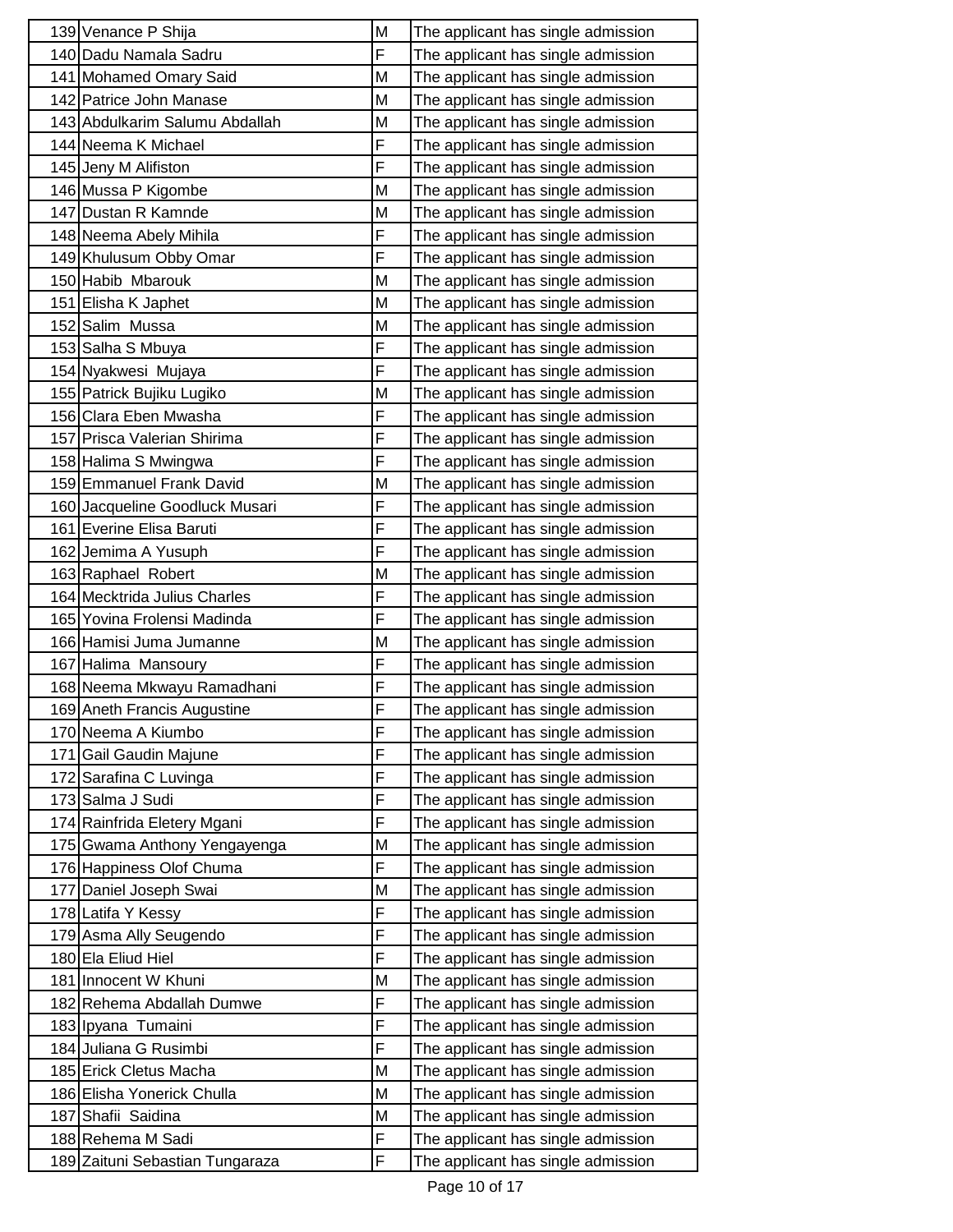| 190 Upendo Sebastiani          | F | The applicant has single admission |
|--------------------------------|---|------------------------------------|
| 191 Rebecca Charles Athanas    | F | The applicant has single admission |
| 192 Mariam I Tamla             | F | The applicant has single admission |
| 193 Prisca N Shigela           | F | The applicant has single admission |
| 194 Ismail Eddy Ismail         | M | The applicant has single admission |
| 195 Glory Prosper              | F | The applicant has single admission |
| 196 Ezekiel Maulidi Antony     | M | The applicant has single admission |
| 197 Jasmini Maulidi Ally       | F | The applicant has single admission |
| 198 Shamuath Kokunula Shakiru  | F | The applicant has single admission |
| 199 Hussein Ally               | M | The applicant has single admission |
| 200 Latifa Shamte              | F | The applicant has single admission |
| 201 Steven Martin Mkumbwa      | M | The applicant has single admission |
| 202 Sarah Milton William       | F | The applicant has single admission |
| 203 Werael Lawrence Mremi      | F | The applicant has single admission |
| 204 Elizabeth A Ngonyani       | F | The applicant has single admission |
| 205 Kulwa John Marwerwe        | F | The applicant has single admission |
| 206 Irene William Luoga        | F | The applicant has single admission |
| 207 Hajra Selemani Chilienga   | F | The applicant has single admission |
| 208 Fatma A Ally               | F | The applicant has single admission |
| 209 Kelvin J Magungu           | M | The applicant has single admission |
| 210 Bertha M Yasin             | F | The applicant has single admission |
| 211 Happyphania D Katani       | F | The applicant has single admission |
| 212 Matilda Romwald Kapinga    | F | The applicant has single admission |
| 213 Abdul M Gome               | M | The applicant has single admission |
| 214 Aurath Shaban              | F | The applicant has single admission |
| 215 Brenda W Sikawa            | F | The applicant has single admission |
| 216 Lightness Gm Fulgence      | F | The applicant has single admission |
| 217 Nuru Issa Omary            | F | The applicant has single admission |
| 218 Jovitha Edger Emmanuel     | F | The applicant has single admission |
| 219 Makrina D Nyanga           | F | The applicant has single admission |
| 220 Naymesoi Mathias Makaranja | F | The applicant has single admission |
| 221 Amina Haidhuru             | F | The applicant has single admission |
| 222 Mwita M Magori             | M | The applicant has single admission |
| 223 Anord Mtengela             | M | The applicant has single admission |
| 224 Princilla D Kashaga        | F | The applicant has single admission |
| 225 Roswita S Bura             | F | The applicant has single admission |
| 226 Samwel Steven Kalembo      | M | The applicant has single admission |
| 227 Lusako Wilson              | M | The applicant has single admission |
| 228 Noela Rogasian Mremi       | F | The applicant has single admission |
| 229 Hadija M Makame            | F | The applicant has single admission |
| 230 Nhandi Emmanuel            | M | The applicant has single admission |
| 231 Mtaki George               | M | The applicant has single admission |
| 232 Abel Y Nyalusi             | M | The applicant has single admission |
| 233 Erick Denecy Mnyanyi       | M | The applicant has single admission |
| 234 Naemi Carlos Mwinami       | F | The applicant has single admission |
| 235 Happiness Charles Msengi   | F | The applicant has single admission |
| 236 Fatuma Mursali Hassani     | F | The applicant has single admission |
| 237 Dominika Deo Kimario       | F | The applicant has single admission |
| 238 Rehema S Tesha             | F | The applicant has single admission |
| 239 Sarah Issa Karigo          | F | The applicant has single admission |
| 240 Winimary K Kamile          | F | The applicant has single admission |
|                                |   |                                    |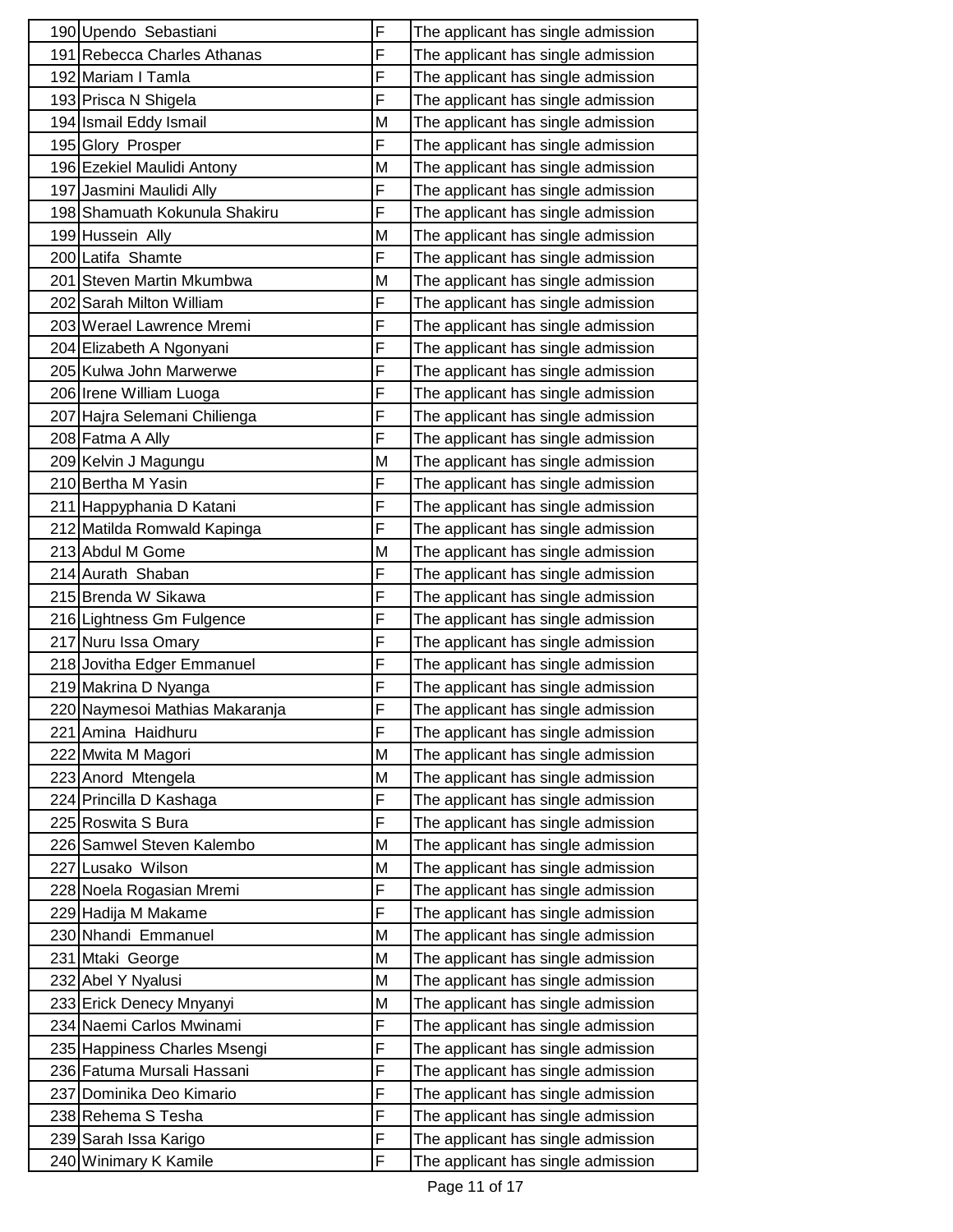| 241 Bright A Moshi            | M | The applicant has single admission |
|-------------------------------|---|------------------------------------|
| 242 Godfrey Shehaghilo        | M | The applicant has single admission |
| 243 Nicolaus Kibona           | M | The applicant has single admission |
| 244 Ritha F Madeha            | F | The applicant has single admission |
| 245 Kaliwa Mhangwa Gwanchele  | M | The applicant has single admission |
| 246 Blandina C Msangi         | F | The applicant has single admission |
| 247 Nazahedi George Emanuel   | F | The applicant has single admission |
| 248 Vanesa Constancia Richard | F | The applicant has single admission |
| 249 Damali Lawrence           | F | The applicant has single admission |
| 250 Allan Justine             | M | The applicant has single admission |
| 251 Amina Maliki Mikidadi     | F | The applicant has single admission |
| 252 Fatuma Hussein Jabu       | F | The applicant has single admission |
| 253 Martha Mathew Maigwa      | F | The applicant has single admission |
| 254 Zuwena H Haji             | F | The applicant has single admission |
| 255 Veronica T Alex           | F | The applicant has single admission |
| 256 Mariki R Johari           | М | The applicant has single admission |
| 257 David C Mecky             | M | The applicant has single admission |
| 258 Zelya Andrea Kanindo      | F | The applicant has single admission |
| 259 Juliana David Kumwenda    | F | The applicant has single admission |
| 260 Winifrida Richard         | F | The applicant has single admission |
| 261 Salmin S Ruta             | M | The applicant has single admission |
| 262 Frank Mustafa Mtandi      | M | The applicant has single admission |
| 263 Paul Masonyi Chilemeji    | M | The applicant has single admission |
| 264 Selina Peter Jubeck       | F | The applicant has single admission |
| 265 Khadija A Ahmed           | F | The applicant has single admission |
| 266 Arafath A Uweje           | M | The applicant has single admission |
| 267 Maria Steven Sutta        | F | The applicant has single admission |
| 268 Phinias Severin Mapunda   | M | The applicant has single admission |
| 269 Joseph Gayo               | M | The applicant has single admission |
| 270 Supuko Nyonge Laizer      | F | The applicant has single admission |
| 271 Angela Edward Marindai    | F | The applicant has single admission |
| 272 Hussein M Kamina          | M | The applicant has single admission |
| 273 Hellen E Matanga          | F | The applicant has single admission |
| 274 Sophia Burra Kwaslema     | F | The applicant has single admission |
| 275 Waziri Juma Mkilindi      | M | The applicant has single admission |
| 276 Rehema A Mkama            | F | The applicant has single admission |
| 277 Yassin Ramadhani Mdachi   | M | The applicant has single admission |
| 278 Christopher Sekuro        | M | The applicant has single admission |
| 279 Layson Mhagama            | M | The applicant has single admission |
| 280 Angel Japhason Chadali    | F | The applicant has single admission |
| 281 Mariam Maringo            | F | The applicant has single admission |
| 282 Mwanaharusi S Boimanda    | F | The applicant has single admission |
| 283 Remmy Remmy Kipesha       | M | The applicant has single admission |
| 284 Christian Martin          | M | The applicant has single admission |
| 285 Mariam Ahmed Remtullah    | F | The applicant has single admission |
| 286 Carine Nsingi Zilubaki    | F | The applicant has single admission |
| 287 Leah M Cliford            | F | The applicant has single admission |
| 288 Nelson Novath             | M | The applicant has single admission |
| 289 Maria Sebastian Manguye   | F | The applicant has single admission |
| 290 Elizabeth A Yachitwi      | F | The applicant has single admission |
| 291 David J Kitundu           | M | The applicant has single admission |
|                               |   |                                    |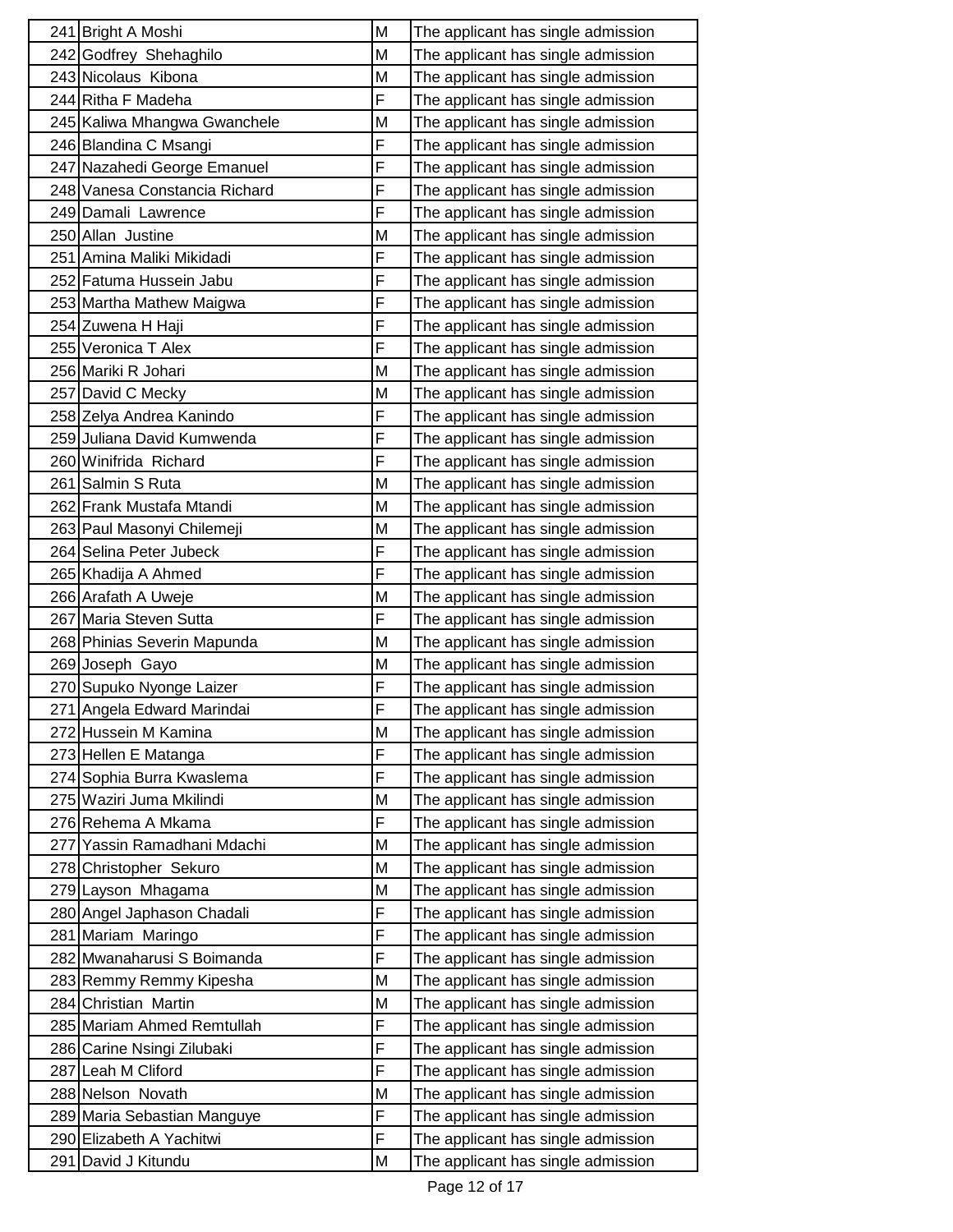| 292 Rehema Maganigani       | F | The applicant has single admission |
|-----------------------------|---|------------------------------------|
| 293 Matilda N Ndossy        | F | The applicant has single admission |
| 294 Issa Saad Mzenga        | M | The applicant has single admission |
| 295 Nuru Issa Chitale       | F | The applicant has single admission |
| 296 Ester Raphael Mallya    | F | The applicant has single admission |
| 297 Suzana Paul             | F | The applicant has single admission |
| 298 Daniel Thomas Mganda    | M | The applicant has single admission |
| 299 Rose H Mweleka          | F | The applicant has single admission |
| 300 Mary Victor Kisonga     | F | The applicant has single admission |
| 301 Mariam M Magarya        | F | The applicant has single admission |
| 302 Omary B Rajabu          | M | The applicant has single admission |
| 303 Witness M Lucas         | F | The applicant has single admission |
| 304 Saimon Peter            | М | The applicant has single admission |
| 305 Fadhili Wilson Mrindoko | M | The applicant has single admission |
| 306 Haji Said Lipala        | M | The applicant has single admission |
| 307 Mwajuma Araphat Shaban  | F | The applicant has single admission |

### **SELECTION STATUS FOR BACHELOR DEGREE IN LABOUR RELATIONS AND PUBLIC MANAGEMENT**

| S/No | <b>Applicant Name</b>        | <b>Sex</b> | <b>TCU Description</b>             |
|------|------------------------------|------------|------------------------------------|
|      | 1 Njemvile W Mwashuya        | F          | The applicant has single admission |
|      | 2 Shadai P Ntepa             | F          | The applicant has single admission |
|      | 3 Robert F Lukanga           | M          | The applicant has single admission |
|      | 4 Majani Labani              | M          | The applicant has single admission |
|      | 5 Joshua Mtawa               | M          | The applicant has single admission |
|      | 6 Arafat Bakir Lesheve       | M          | The applicant has single admission |
|      | 7 Ole Paul                   | M          | The applicant has single admission |
|      | 8 Meshack Rick Alphonce      | M          | The applicant has single admission |
|      | 9 Glory Bosco Kilasara       | F          | The applicant has single admission |
|      | 10 Martha Mathias Shirima    | F          | The applicant has single admission |
|      | 11 Endael Raymond Mshighati  | F          | The applicant has single admission |
|      | 12 Judith H Musa             | F          | The applicant has single admission |
|      | 13 Irene J Nyaunga           | F          | The applicant has single admission |
|      | 14 Pelazia Peter Camilius    | F          | The applicant has single admission |
|      | 15 Jackline J Mwamsaku       | F          | The applicant has single admission |
|      | 16 Michael Cralence Mjukuu   | М          | The applicant has single admission |
|      | 17 Ummymikhjan Sam           | F          | The applicant has single admission |
|      | 18 Frank B Lukinga           | M          | The applicant has single admission |
|      | 19 Annastazia Thomas Martini | F          | The applicant has single admission |
|      | 20 Oliver Elias Mweteni      | F          | The applicant has single admission |
|      | 21 Wivina R Audax            | F          | The applicant has single admission |
|      | 22 Martha Edward Kaduma      | F          | The applicant has single admission |
|      | 23 Naomi Herman Mgale        | F          | The applicant has single admission |
|      | 24 Kenedy Bishanga           | M          | The applicant has single admission |
|      | 25 Grace Zacharia Mwambatula | F          | The applicant has single admission |
|      | 26 Sabrina Abubakary Sabuni  | F          | The applicant has single admission |
|      | 27 Justine E Kanyaiyangilo   | M          | The applicant has single admission |
|      | 28 Gloria Priscus Mushi      | F          | The applicant has single admission |
|      | 29 Zainabu M Namtapika       | F          | The applicant has single admission |
|      | 30 Halima H Chipanje         | F          | The applicant has single admission |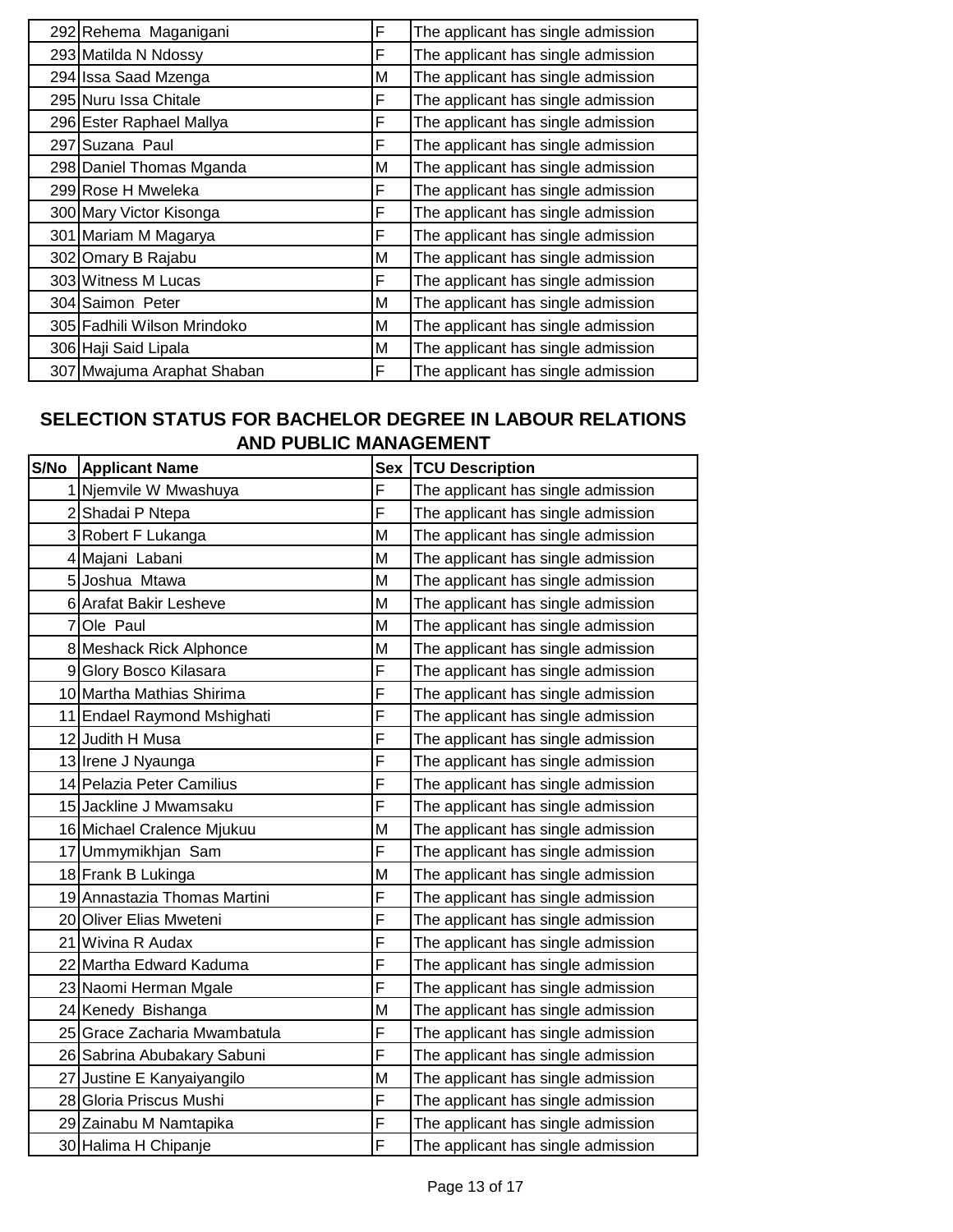| 31 Alex A Mwasile           | M | The applicant has single admission |
|-----------------------------|---|------------------------------------|
| 32 Aisha H Mhando           | F | The applicant has single admission |
| 33 Msafiri Steven Makanta   | M | The applicant has single admission |
| 34 Abdalla Juma Mbaruku     | M | The applicant has single admission |
| 35 Halima Juma Sheha        | F | The applicant has single admission |
| 36 Shaystal Altaf Shaffy    | F | The applicant has single admission |
| 37 Leyla Shah Said          | F | The applicant has single admission |
| 38 Glory Msuya Malaki       | F | The applicant has single admission |
| 39 Yasinta Paul Wadelanga   | F | The applicant has single admission |
| 40 Zadiki Nurudini Athumani | M | The applicant has single admission |
| 41 Jeremia Thomasi Kananda  | M | The applicant has single admission |
| 42 Ester Mwankusye          | F | The applicant has single admission |
| 43 Scola Peter Chamgeni     | F | The applicant has single admission |
| 44 Mwashi Josephat Wilbert  | F | The applicant has single admission |
| 45 Lovenes Julius Kamwe     | F | The applicant has single admission |
| 46 Donatha I Mkirima        | F | The applicant has single admission |
| 47 Rahma Omary Bakari       | F | The applicant has single admission |
| 48 Westone Luzilo           | M | The applicant has single admission |
| 49 Fatuma Juma Mussa        | F | The applicant has single admission |
| 50 Ritha Samson Barongo     | F | The applicant has single admission |
| 51 William Mkinga           | М | The applicant has single admission |
| 52 Leonida D Ndibalema      | F | The applicant has single admission |
| 53 Abuu Yusuph Makota       | M | The applicant has single admission |
| 54 Josephine H Nkwaji       | F | The applicant has single admission |
| 55 Samila Mussa             | F | The applicant has single admission |
| 56 Amary R Habibu           | M | The applicant has single admission |
| 57 Witness Israel Meena     | F | The applicant has single admission |
| 58 Zainabu Ally Msumari     | F | The applicant has single admission |
| 59 Neema Joseph Msong'o     | F | The applicant has single admission |
| 60 Abel Charles Augustino   | M | The applicant has single admission |
| 61 Nicolaus Gustaph Mtweve  | M | The applicant has single admission |
| 62 Sarah Charles Mbogela    | F | The applicant has single admission |
| 63 Sandra Cuthbert Mdami    | F | The applicant has single admission |
| 64 Glory Octavian Msemwa    | F | The applicant has single admission |
| 65 Fotunatus Gerald         | M | The applicant has single admission |
| 66 Naomi David Mkwawa       | F | The applicant has single admission |
| 67 Lilian Peter Kangusi     | F | The applicant has single admission |
| 68 Nasra S Twaibu           | F | The applicant has single admission |
| 69 Roswita Stephano Ndomba  | F | The applicant has single admission |
| 70 Christina Joseph Osila   | F | The applicant has single admission |
| 71 Mwajuma Shabani Japhari  | F | The applicant has single admission |
| 72 Masaida Mussa            | F | The applicant has single admission |
| 73 Bonaventura Mnyavanu     | M | The applicant has single admission |
| 74 Asela L Aniceth          | F | The applicant has single admission |
| 75 Ally Twaha Hussein       | M | The applicant has single admission |
| 76 Getrude Godwin Wambura   | F | The applicant has single admission |
| 77 Felix Michael Ndege      | M | The applicant has single admission |
| 78 Rajabu J Mullunga        | M | The applicant has single admission |
| 79 Dulcie Isaac Richard     | F | The applicant has single admission |
| 80 Allen P Lobora           | M | The applicant has single admission |
| 81 Ramadhan Salum Swafi     | M | The applicant has single admission |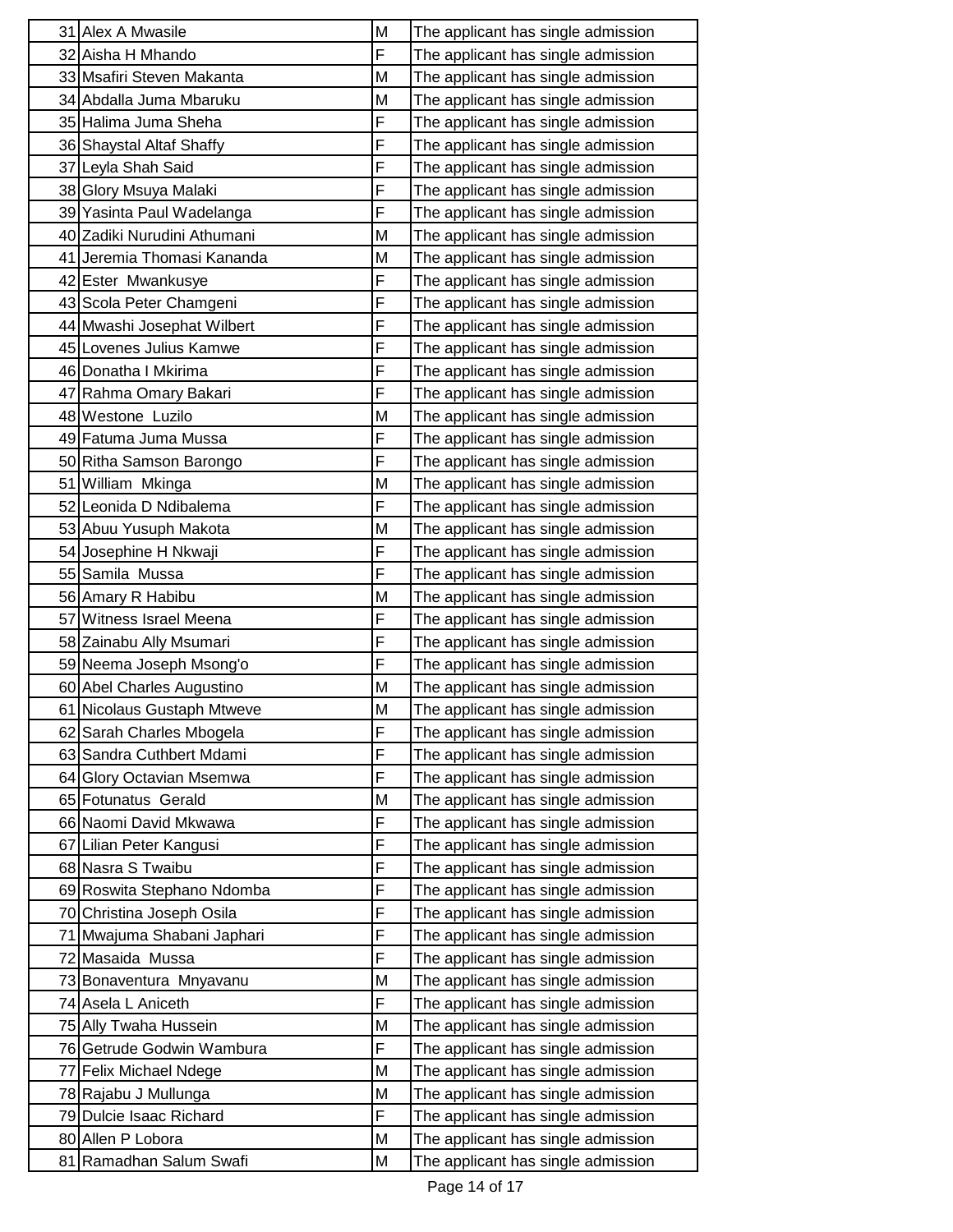| 82 Joshua R Massawe              | M | The applicant has single admission |
|----------------------------------|---|------------------------------------|
| 83 Thomas P Sinkala              | M | The applicant has single admission |
| 84 Rahma Adam Dosa               | F | The applicant has single admission |
| 85 Rebecca Tumaini Lameck        | F | The applicant has single admission |
| 86 Grace Evarist Mhagama         | F | The applicant has single admission |
| 87 Mary J Mpili                  | F | The applicant has single admission |
| 88 Khadija Ally Mwashongo        | F | The applicant has single admission |
| 89 Rehema S Muhidini             | F | The applicant has single admission |
| 90 Clarence Clemence             | F | The applicant has single admission |
| 91 Anna B Mwamelo                | F | The applicant has single admission |
| 92 Veronica Ikangula Tula        | F | The applicant has single admission |
| 93 Salome Wilnery Mlowe          | F | The applicant has single admission |
| 94 Vitus Tasro Ndunguru          | M | The applicant has single admission |
| 95 Neema Abdul-rahman Gheo       | F | The applicant has single admission |
| 96 Shufaa Iddi Bakari            | F | The applicant has single admission |
| 97 Beatrice M Msuya              | F | The applicant has single admission |
| 98 Olivia Moses Kaluwayo         | F | The applicant has single admission |
| 99 Desmond Domician              | M | The applicant has single admission |
| 100 Awamba Ngunga Tepani         | F | The applicant has single admission |
| 101 Iddi Machame Mfinanga        | M | The applicant has single admission |
| 102 Raymond Ernest Mwakadinda    | M | The applicant has single admission |
| 103 Hashim Ally Ramadhani        | M | The applicant has single admission |
| 104 Khadija Solyambingu          | F | The applicant has single admission |
| 105 Susan Nayieso Maloy          | F | The applicant has single admission |
| 106 Kelvin P Kabyemera           | M | The applicant has single admission |
| 107 Amina Ally Seduma            | F | The applicant has single admission |
| 108 Beatrice Mabula Shibide      | F | The applicant has single admission |
| 109 Rogesiana C Liheperu         | F | The applicant has single admission |
| 110 Yasinta Thomas               | F | The applicant has single admission |
| 111 Pricila James Mwaipyana      | F | The applicant has single admission |
| 112 Semeni Patrick               | F | The applicant has single admission |
| 113 Thomas J Magwiza             | M | The applicant has single admission |
| 114 Greyson D Kapaya             | M | The applicant has single admission |
| 115 Jilieth Yunias               | F | The applicant has single admission |
| 116 Liberata Taslo Mdeluka       | F | The applicant has single admission |
| 117 Kelvin R Bugeraha            | M | The applicant has single admission |
| 118 Angel Barnabas Kisai         | F | The applicant has single admission |
| 119 Haji Salumu Yusufu           | Μ | The applicant has single admission |
| 120 Raya I Mkola                 | F | The applicant has single admission |
| 121 Zawadi S Singa               | F | The applicant has single admission |
| 122 Hassan Rajabu Elikana        | M | The applicant has single admission |
| 123 Keysal M Shabaan             | F | The applicant has single admission |
| 124 Heri Nehemia Mwanyingili     | M | The applicant has single admission |
| 125 Angel Michael Mlunga         | F | The applicant has single admission |
| 126 Boniphacia Charles Malindisa | F | The applicant has single admission |
| 127 Agness D Minja               | F | The applicant has single admission |
| 128 Juma Mgolo Athumani          | M | The applicant has single admission |
| 129 Neema Athanasi Bandola       | F | The applicant has single admission |
| 130 Belinda D Macha              | F | The applicant has single admission |
| 131 Eliada Peter Haule           | F | The applicant has single admission |
| 132 Loveness D Msemwa            | F | The applicant has single admission |
|                                  |   |                                    |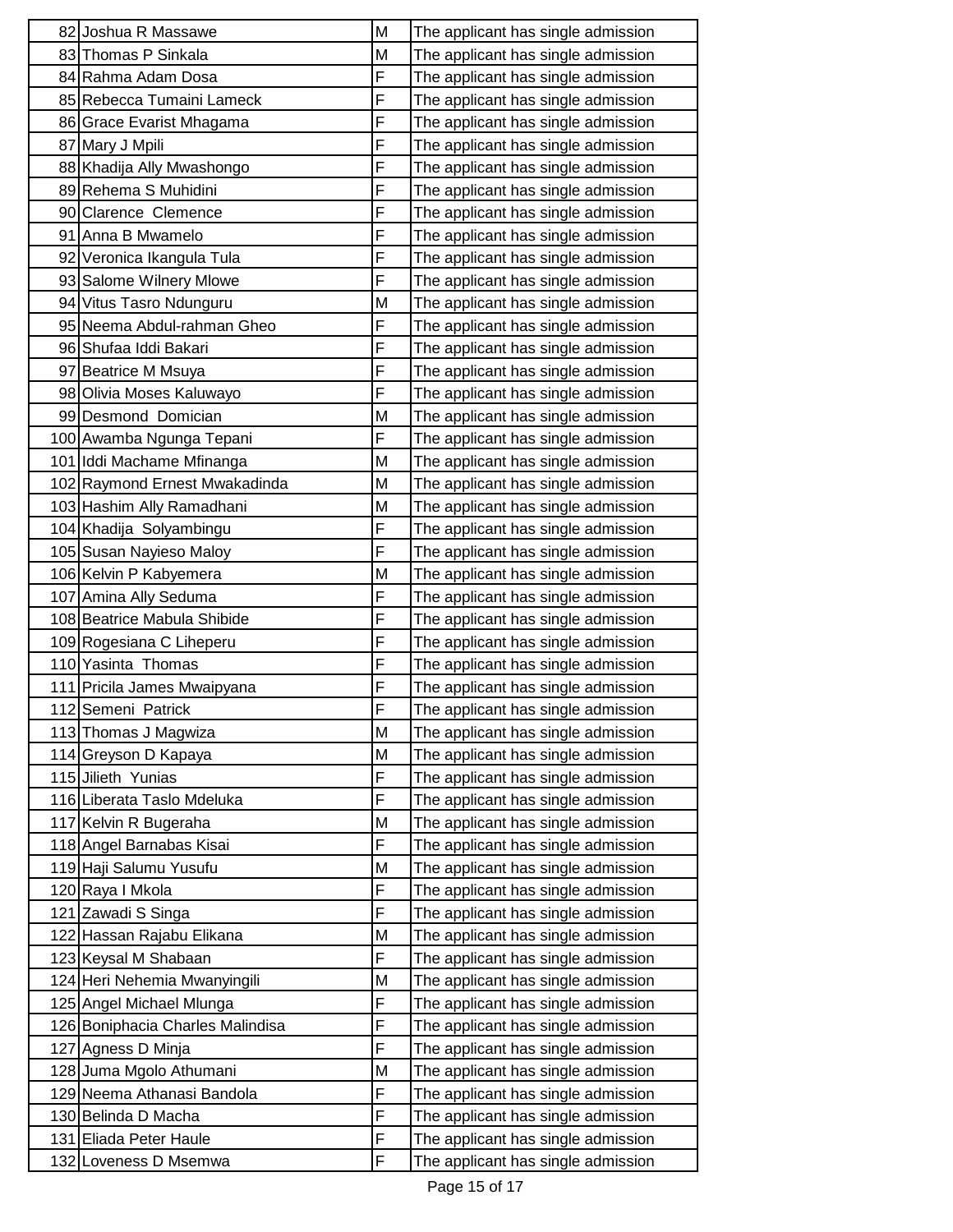| 133 Chande N Omary             | м | The applicant has single admission |
|--------------------------------|---|------------------------------------|
| 134 Walter Silla               | м | The applicant has single admission |
| 135 Judith Yona Malundo        | F | The applicant has single admission |
| 136 Hadija M. Kupaza           | F | The applicant has single admission |
| 137 Emmanuel J Matem           | м | The applicant has single admission |
| 138 Magreth Amani Msuya        | F | The applicant has single admission |
| 139 Elivila George Mwenda      | F | The applicant has single admission |
| 140 Emakulatha M Pankaras      | F | The applicant has single admission |
| 141 Gracia Christopher Komba   | F | The applicant has single admission |
| 142 Cedrick M Mlay             | м | The applicant has single admission |
| 143 Neema Msafiri Kamalamo     | F | The applicant has single admission |
| 144 Rajabu Saidi Iddi          | М | The applicant has single admission |
| 145 Mitchelle Josephat Masanja | F | The applicant has single admission |
| 146 Mary Lyimo                 | F | The applicant has single admission |
| 147 Maryam Athuman Kipunde     | F | The applicant has single admission |

#### **SELECTION STATUS FOR BACHELOR DEGREE IN BUSINESS ADMINISTRATION**

| S/No | <b>Applicant Name</b>         | <b>Sex</b> | <b>TCU Description</b>             |
|------|-------------------------------|------------|------------------------------------|
|      | Ramadhani Adinani             | M          | The applicant has single admission |
|      | 2 Ester Shedrack              | F          | The applicant has single admission |
|      | 3 Hussein Said                | M          | The applicant has single admission |
|      | 4 Sumayi A Joshua             | F          | The applicant has single admission |
|      | 5 Ali Henry Francis           | M          | The applicant has single admission |
|      | 6 Ian Denis Meta              | M          | The applicant has single admission |
| 7    | Everine G Mangula             | F          | The applicant has single admission |
|      | 8 Emmanuel Makengo            | M          | The applicant has single admission |
|      | 9 Felista A Mwakilembe        | F          | The applicant has single admission |
|      | 10 Evance Laurence Lyamuya    | M          | The applicant has single admission |
|      | 11 Geofrey Kaimbe             | M          | The applicant has single admission |
|      | 12 Agnes Baraka               | F          | The applicant has single admission |
|      | 13 Shadrack Nyalinga          | M          | The applicant has single admission |
|      | 14 Glory Eben Salla           | F          | The applicant has single admission |
|      | 15 Jovita Petro Msemwa        | F          | The applicant has single admission |
|      | 16 Catherine Isaack Myinga    | F          | The applicant has single admission |
|      | 17 Kilango Hamimu Mshana      | M          | The applicant has single admission |
|      | 18 Denis D Matungwa           | M          | The applicant has single admission |
|      | 19 Hery I Liviga              | M          | The applicant has single admission |
|      | 20 Irene Gerald Shayo         | F          | The applicant has single admission |
|      | 21 Leah S John                | F          | The applicant has single admission |
|      | 22 Khalifan Abdallah Hemed    | M          | The applicant has single admission |
|      | 23 Janeth N Focus             | F          | The applicant has single admission |
|      | 24 Elizabeth Chando           | F          | The applicant has single admission |
|      | 25 Gladness Simforian Kisweka | F          | The applicant has single admission |
|      | 26 Paulina M Msangi           | F          | The applicant has single admission |
|      | 27 Keziah A Nyirenda          | F          | The applicant has single admission |
|      | 28 Editha D Manyilizu         | F          | The applicant has single admission |
|      | 29 Mudrick A Mtepa            | M          | The applicant has single admission |
|      | 30 Mariamu S Hamza            | F          | The applicant has single admission |
|      | 31 Mwanaidi A Langula         | F          | The applicant has single admission |